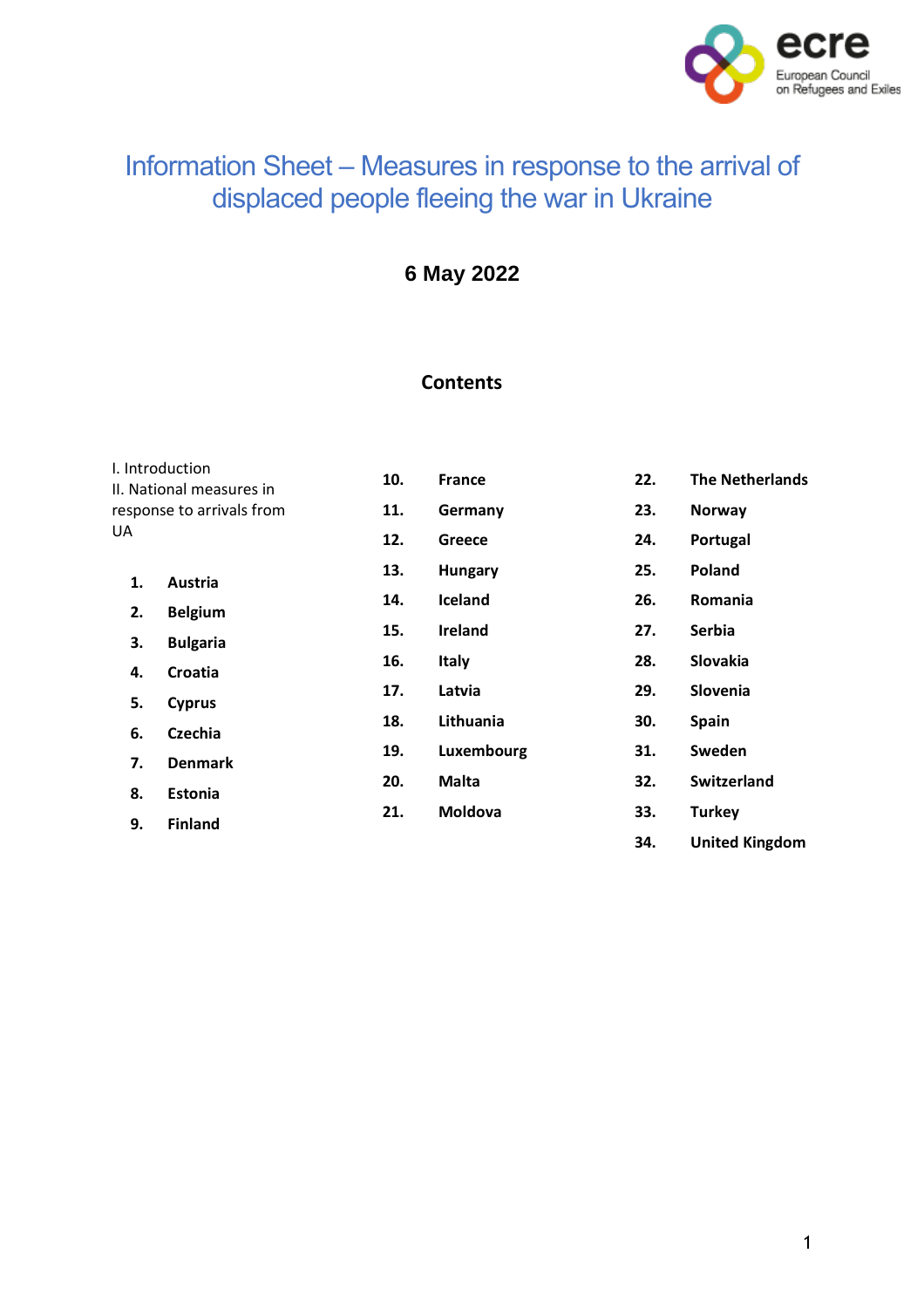

# <span id="page-1-0"></span>I. Introduction

In response to requests for information, ECRE has compiled a non-exhaustive document of measures taken by European countries to address the arrival of people fleeing the war in Ukraine (UA). The document provides country-by-country information regarding two main areas of policy and legal developments in response to arrivals from UA: the first part identifies measures adopted on entry/stay requirements, reception-related arrangements, as well as asylum procedures; the second part provides information on national measures implementing the Council decision of the Temporary Protection Directive, or establishing other special statuses for persons fleeing Ukraine.

The document was created on the basis of open-source information and unofficial translation tools. Some of the information is based on official statements announcing UA-specific policy changes and information regarding the implementation of the Temporary Protection Directive, or other special statuses. ECRE has reached out to the ELENA lawyers, the AIDA network and ECRE Members to understand the level of practical implementation of the announced measures and will continue updating the document as needed. In case of doubt, ECRE encourages contact with **ELENA** [network](https://ecre.org/our-work/elena/) and **ECRE** [members,](https://ecre.org/members/) as well as ECRE's Legal Support and Litigation Team (you can find all contact-related information [here\)](https://ecre.org/staff/).

All efforts have been made to ensure that the information is up-to-date (as of 25 April 2022) and accurate but the situation remains volatile and the developments are rapidly changing. Consequently, this is not intended to be an exhaustive or definitive compilation of all developments. More detailed guidance concerning some of the countries included in this information sheet has been prepared by PILnet, DLA Piper and other law firms and is available [here.](https://www.pilnet.org/resource/immigration-guidance/)

The updates have been supported with research conducted by Carmen López Esquitino, LLM student at Queen Mary University London.

#### The Temporary Protection Directive and the Council implementing decision

On 3 March 2022, the European Commission invoked the [Temporary](https://eur-lex.europa.eu/legal-content/EN/TXT/?uri=celex%25253A32001L0055) Protection Directive (TPD) and on 4 March 2022 the Council [implementing](https://eur-lex.europa.eu/legal-content/EN/TXT/?uri=uriserv:OJ.L_.2022.071.01.0001.01.ENG&toc=OJ:L:2022:071:TOC) decision was adopted. All EU Member States apart from Denmark took part in the adoption of the Decision, therefore Denmark is not bound by the TPD, although it has introduced a similar special protection status (see **Error! Hyperlink reference not valid.**).

The TPD applies to UA nationals displaced from 24 February 2022, third-country nationals (TCN) and stateless persons who were beneficiaries of international or equivalent protection in Ukraine until 24 February 2022 and both groups' families.

Third-country nationals and stateless persons who can prove they were legally residing in Ukraine before 24 February 2022 on the basis of a permanent residence permit and are unable to return to their country of origin in safe and durable conditions are eligible for this protection, or an adequate national protection, which is decided by the relevant Member State.

Other groups such as third-country nationals and stateless persons who can prove they were legally residing in Ukraine before 24 February 2022 and who are unable to return to their country of origin in safe and durable conditions may be eligible for temporary protection to the discretion of Member States. Family members as mentioned in the decision include spouses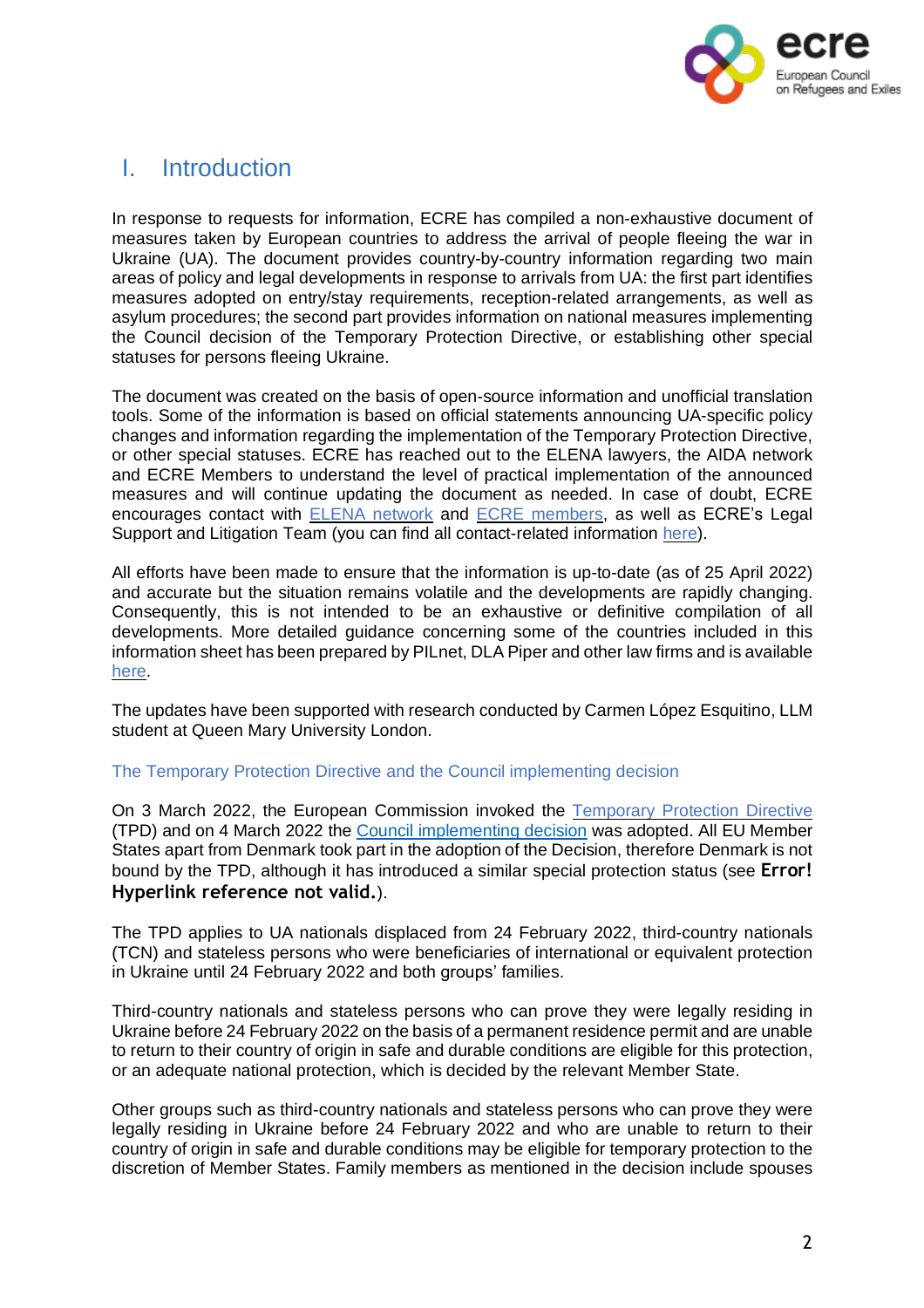

or unmarried partners, minor unmarried children (of individual concerned or their spouse) and close relatives who were living and dependent on the relevant individual. More information about the directive and how it works in practice can be found [here.](https://ec.europa.eu/info/strategy/priorities-2019-2024/stronger-europe-world/eu-solidarity-ukraine/eu-assistance-ukraine/information-people-fleeing-war-ukraine_en)

The Commission Communication on operational guidelines regarding the implementation of the Temporary Protection Directive

On 17 March 2022, the Commission published the [Communication](https://ec.europa.eu/home-affairs/communication-operational-guidelines-establishing-existence-mass-influx-displaced-persons-ukraine_en) on the relevant operational [guidelines.](https://ec.europa.eu/home-affairs/communication-operational-guidelines-establishing-existence-mass-influx-displaced-persons-ukraine_en) The guidelines aim to support Member States (MS) in their national implementation of the TPD and focus on the following issues: scope of and eligibility for protection, right to move freely, registration and databases, residence permits, unaccompanied minors, trafficking, access to asylum, repatriation assistance and information provision.

On the scope of and eligibility for protection, the Commission encourages Member States to use their discretion and include wider categories of persons in their implementing legislation, in particular those who found themselves outside UA, or fled UA, shortly before 24 February 2022. It further notes that, where Member States choose to provide another form of adequate protection under Article 2 (2) of the Council Decision, such protection must be in line with the guarantees of the Charter of Fundamental Rights and the spirit of the TPD; human dignity must be ensured at all times. Regarding the assessment of evidence, where documents have expired, MS are encouraged to consider them as evidence establishing identity and residence status; in case of doubts or non-submission of documents, MS are encouraged to rapidly contact UA authorities or channel the person into the asylum procedure.

Regarding the return in safe and durable conditions of TCN, the Commission considers it to be a *sui generis* concept that should be read in the light of Article 2 (c) of the TPD and should include situations of obvious risk for the safety of the person. TCN should be able to enjoy in their country active rights that secure their basic needs and a possibility for reintegration. The situation of the country/region of origin should be assessed in combination with *prima facie* evidence by the TCN on their ability to return, including by considering the existence of meaningful links with the country of origin (e.g., following a long-term residence in UA). Due consideration must be given to vulnerable individuals and children.

On family rights, the Commission encourages MS to extend the application of temporary protection or adequate protection under national law to family members of persons who resided in UA before 24 February 2022 on the basis of a permanent residence permit under Article 2 (2) of the Council Decision. It is further emphasised that the situation of children will require swift and effective responses based on the best interests of the child principle; the Commission encourages MS to provide child-specific protection measures and to extend access to education for minors who fall under Article 2 (2) of the Council Decision. Specific and extensive guidance is also provided for unaccompanied minors and orphan children; strong child protection systems must be put in place in both the MS of first entry and the destination MS.

The guidelines offer additional specific recommendations on residence permits and the right to move freely, including on the use of the Blueprint network, the facilitated issuance of necessary visas, measures to address insufficient travel documentation, as well as easier procedures for opening bank accounts and accessing relevant services. For TCN that fall under the repatriation assistance provision, the Commission recommends the issuance of national permits of limited duration in order for such persons to access basic services.

The European Union Agency for Asylum (EUAA) publishes regular updates on asylum and temporary protection trends in EU+ countries since the conflict in Ukraine. The latest update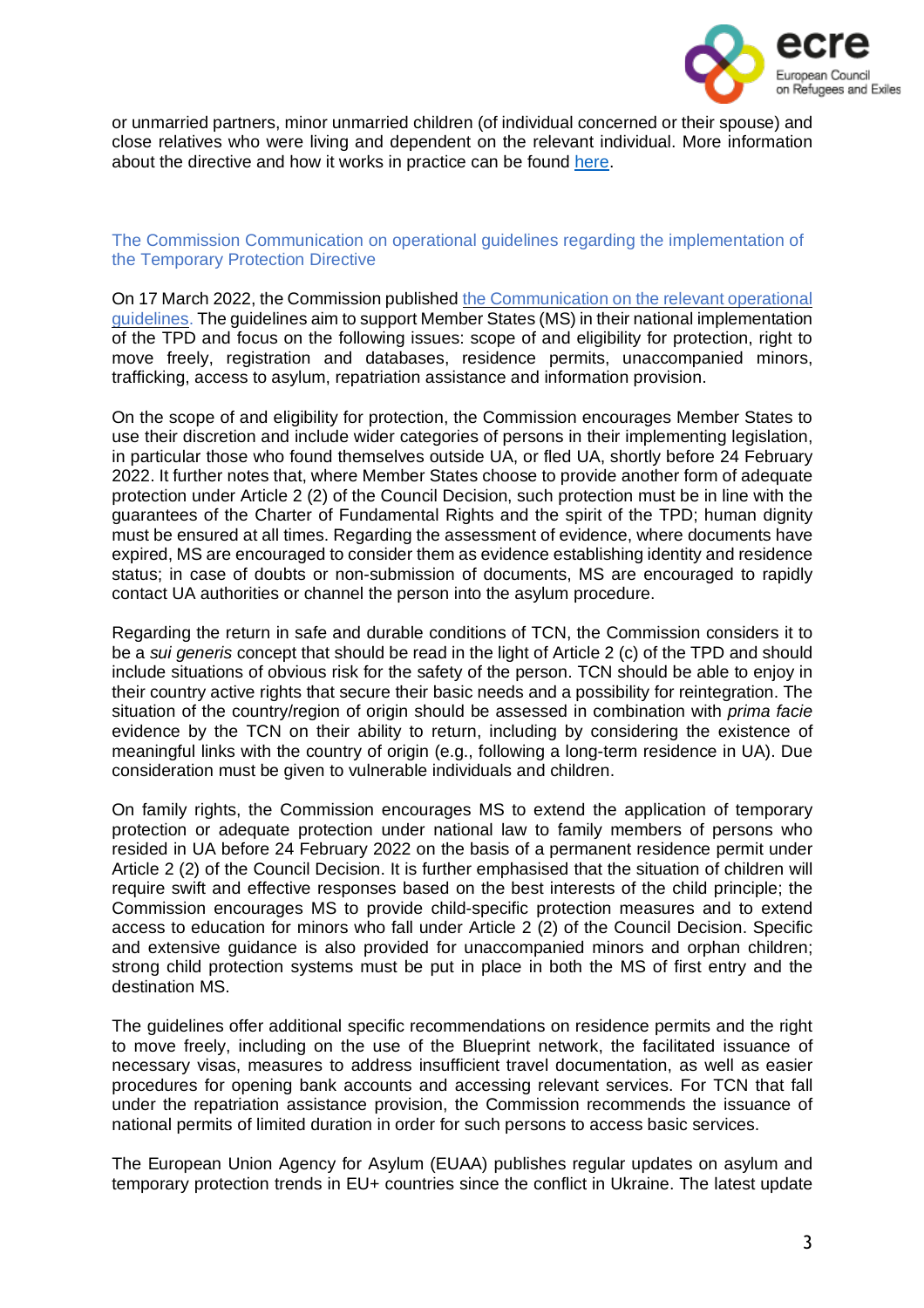

on TPD implementation was published on 20 April 2022 and covers the period 11-17 April; it can be found [here.](https://euaa.europa.eu/publications/analysis-asylum-and-temporary-protection-eu-context-ukraine-crisis-1) Similarly, the last situational update on the response of EU+ countries was published on 21 April 2022 and covers the period 6-20 April; which can be found [here.](https://euaa.europa.eu/publications/eu-countries-continue-address-protection-needs-displaced-persons-ukraine)

# <span id="page-3-0"></span>II. National measures in response to arrivals from UA

# <span id="page-3-1"></span>1. Austria

a. Entry/stay requirements, reception conditions and asylum procedures

For UA national, entry with a biometric passport and no visa requirement remains possible. Persons without a biometric passport are issued a visa in a facilitated procedure and can also enter the country. More information can be found [here.](https://www.oesterreich.gv.at/en/themen/gesundheit_und_notfaelle/Informationen-f%C3%BCr-ukrainische-Staatsangeh%C3%B6rige.html)

UA nationals fleeing the war are allowed to travel for free on trains using the country's national railway service, and public transport in Vienna is free for anyone with a UA travel document. [\(ÖBB\)](https://www.oebb.at/en/neuigkeiten/ukraine-hilfe).

Caritas are present at Vienna Central Station, to provide information and assistance. Emergency accommodation can be provided at the Humanitarian Arrival Centre of the City of Vienna and the Federal Agency for Reception and Support Services. More information about the services available, registration and employment can be found in Ukrainian and German [here.](https://start.wien.gv.at/ukraine) Displaced persons can contact the Federal Chancellery for further questions (+43 1 715 10 51 – 120). A [hotline](https://www.diakonie.at/file/download/32730/file/AMIKE-Telefon_Diakonie_Infoblatt_Ukrain_Russ_Engl.pdf) has been created for people in need of psychological support (01/343 0101 4)

b. Temporary protection and other special statuses

Austria has implemented the TPD, its implementation law can be found [here.](https://www.ris.bka.gv.at/Dokumente/BgblAuth/BGBLA_2022_II_92/BGBLA_2022_II_92.html) The scope covers (1) UA nationals present in Austria as of 24 February 2022, (2) TCNs or stateless persons with an international protection status or comparable national protection status granted before 24 February 2022, in accordance with Ukrainian law, (3) Their family members. UA nationals who held (on 24 February 2022) a valid residence title in Austria which was not renewed or was withdrawn due to failure to meet the issuance conditions and who cannot return to Ukraine will be given a temporary protection after expiry of the current residence title. UA nationals who were lawfully resident in Austria on 24 February 2022 shall also be entitled to the protection and right of residence after the expiry of their visa-free or visa-required stay. More information and FAQs about individuals who do not fall under the TPD implementation can be found on the Office for Migration and Asylum Office [here.](https://www.bfa.gv.at/news.aspx?id=455643766D7646497145673D)

The beneficiaries of temporary protection are issued an ID card for displaced persons by the BFA which gives them access to the labor market, education and medical care. UA students are exempted from paying school fees for the summer semester 2022.

# <span id="page-3-2"></span>2. Belgium

a. Entry/stay requirements, reception conditions, asylum procedures

Visa-free travel to Belgium remains possible. A [dedicated](https://info-ukraine.be/en) page has been created to assist those fleeing Ukraine in understanding procedures regarding entry and stay.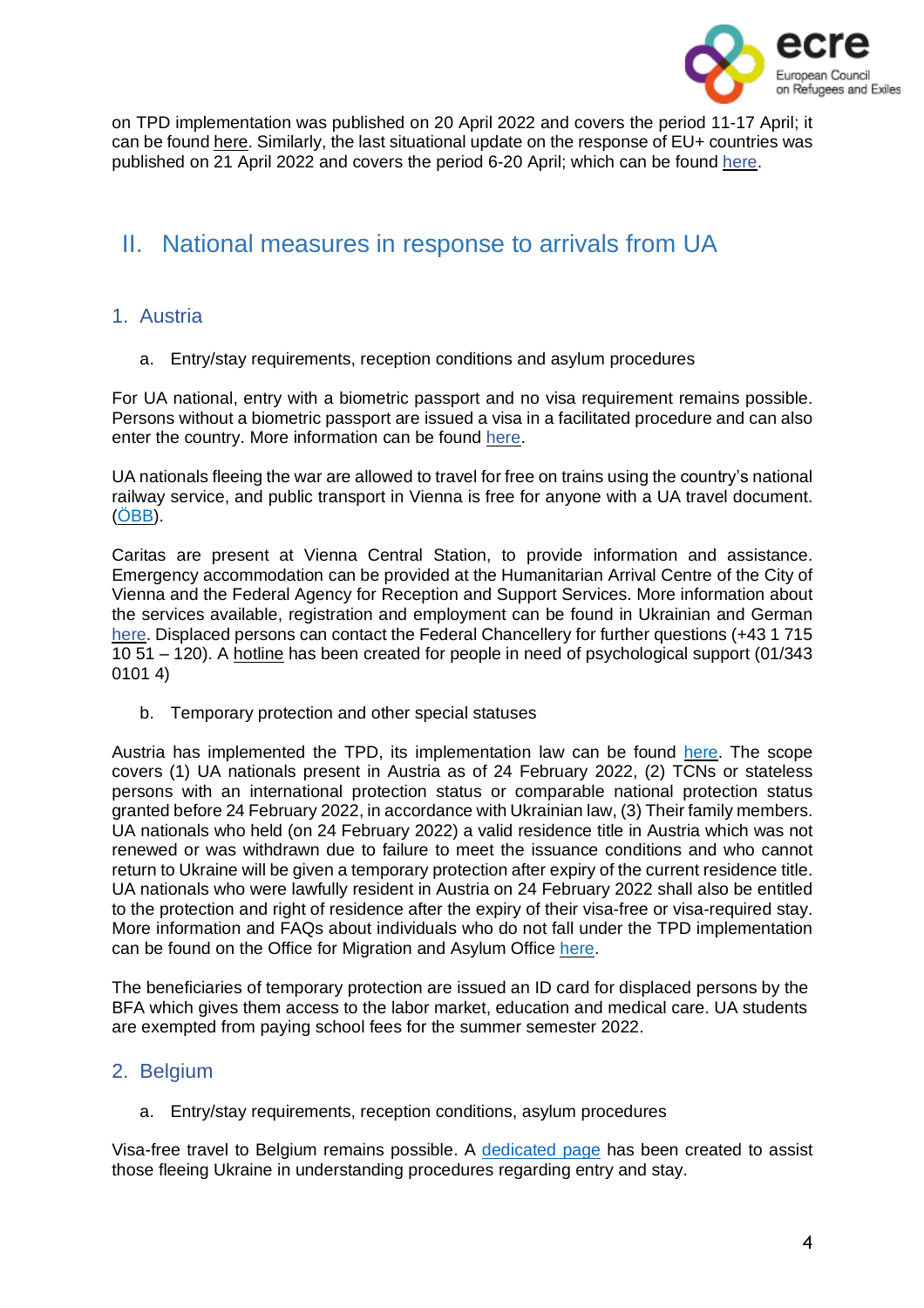

A [helpline](https://www.solentra.be/en/nieuwsblog/we-mind-helpline-for-psychological-support-for-ukrainian-refugees/) has been launched to provide psychological support for people arriving in Belgium from Ukraine. The processing of asylum cases of UA nationals is [suspended.](https://www.cgra.be/fr/actualite/situation-en-ukraine-gel-du-traitement-des-demandes)

There are certain conditions that must be met by those who have fled Ukraine and arrived to Belgium by car. The obligations can be read [here.](https://info-ukraine.be/en/newsroom/obligations-affecting-road-vehicles-ukraine)

UA nationals can travel for free on the SNCB network upon their arrival or on their way to get to Belgium. More information can be found [here.](https://www.belgiantrain.be/en/news/ticket-help-ukraine)

b. Temporary protection and other special statuses

Temporary protection status in line with the Council decision is available to (1) UA nationals and their families with a primary residence in Ukraine before the  $24<sup>th</sup>$  of February 2022, (2) TCN and stateless persons who benefitted from international protection in Ukraine and their families with primary residence in Ukraine before the 24<sup>th</sup> of February 2022 and (3) Nationals of third countries legally residing in Ukraine before 24 February 2022 on the basis of a valid permanent residence permit and who are [unable](https://dofi.ibz.be/en/themes/ukraine/temporary-protection/stateless-persons-and-third-country-nationals) to return to their country or region of origin under safe and sustainable conditions. The grant of this status results in the issuance of a limited stay permit (Card A) with a validity of one year. More information on the protection can be found [here](https://dofi.ibz.be/en/themes/ukraine/temporary-protection) and registration appointments at the registration centre in Heysel, Brussels can be made [online](https://register-ukraine.be/) here.

#### <span id="page-4-0"></span>3. Bulgaria

a. Entry/stay requirements, reception conditions and asylum procedures

UA citizens can enter Bulgaria and stay for up to 90 days without a visa or claiming protection. Covid-19 vaccination, testing or recovery certificates are mandatory to avoid a 10-day quarantine; quarantine can be removed with a negative PCR/rapid antigen test undertaken not earlier than 72 hours upon arrival to Bulgaria. Regularly updated information in UA and English can be found [here](https://cms.law/en/int/expert-guides/cms-expert-guide-to-refugee-immigration-and-travel-requirements/bulgaria) and government official information can be found [here.](https://gov.bg/en/ukraine)

It is possible to enter Bulgaria without holding a biometric passport or without any travel documents, on exceptional cases. More information can be found [here.](https://cms.law/en/int/expert-guides/cms-expert-guide-to-refugee-immigration-and-travel-requirements/bulgaria)

BDZ provides free rail transportation to people fleeing Ukraine. They will have to present the valid identity document they used to cross the border. For more information in Ukrainian, you can visit this [webpage.](https://www.bdz.bg/bg/a/bdzh-shche-osiguryava-bezplaten-prevoz-na-pristigashchi-ot-ukrayna-grazhdani-na-teritoriyata-na-blgariya)

Individuals can use a hotline for health and medical issues (0800 20 101) and for psychosocial support (0800 11 466).

b. Temporary protection and other special statuses

The TPD has been implemented and is available for UA citizens residing in Ukraine before 24 February 2022, third country nationals and stateless people who had international protection or another equivalent national protection prior to 24 February, members of their families and those with foreign citizenship or statelessness who entered Bulgaria from Ukraine if they explicitly state their desire for temporary protection status before 31 March 2022. Registration offices for temporary protection are updated daily [here.](https://ukraine.gov.bg/issuance-of-temporary-protection/)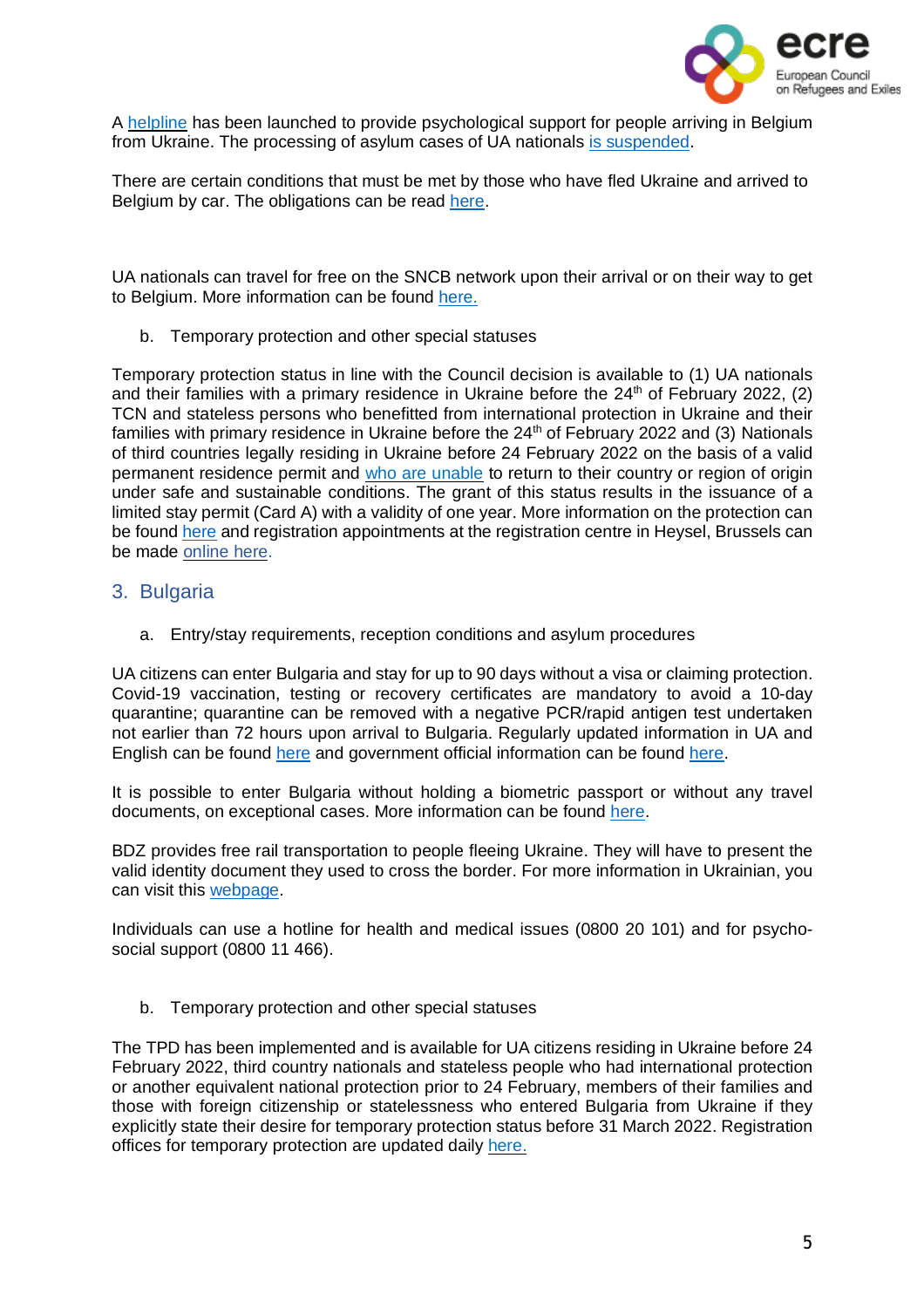

The platform "е-просвета" has launched a classroom for UA students with educational resources that can be accessed for free. More information can be found [here.](https://ukraine.gov.bg/2022/03/28/e-classroom-for-ukrainian-children/)

- <span id="page-5-0"></span>4. Croatia
	- a. Entry/stay requirements, reception conditions and asylum procedures

People displaced from Ukraine do not currently need a passport to enter Croatia. Accommodation on arrival will now be given in Gospić reception centre for a short period of time, up to 48 hours and then transfers to permanent accommodation will be offered. The Director of Civil Protection [announced](https://civilna-zastita.gov.hr/vijesti/trut-prihvatit-cemo-sve-raseljene-osobe-iz-ukrajine-koje-odluce-doci-u-republiku-hrvatsku/5572) that they are able to host and accommodate all arrivals of those displaced from Ukraine. On 23 March, the government adopted a [decision](https://mup-gov-hr.translate.goog/vijesti/vlada-rh-donijela-odluku-o-financiranju-troskova-za-stambeno-zbrinjavanje-raseljenih-osoba-iz-ukrajine-u-pojedinacnom-smjestaju/288597?_x_tr_sl=hr&_x_tr_tl=en&_x_tr_hl=el&_x_tr_pto=wapp) on financing the costs of housing for displaces persons from Ukraine in individual accommodation; owners of housing units who provided accommodation to displaced persons from Ukraine will be reimbursed on the basis of lease agreements with the Ministry of Interior.

UA nationals and persons with an authorization to enter Croatia who have been displaced from Ukraine can use HŽ Passenger transport for free. For more information, you can consult this [webpage.](http://www.hzpp.hr/hrvatska-za-ukrajinu?p=271)

b. Temporary protection and other special statuses

A national decision implementing the TPD has been [adopted](https://mup-gov-hr.translate.goog/vijesti/vlada-prihvatila-odluku-o-uvodjenju-privremene-zastite-u-republici-hrvatskoj-za-raseljene-osobe-iz-ukrajine/288564?_x_tr_sl=hr&_x_tr_tl=en&_x_tr_hl=el&_x_tr_pto=wapp) by Croatia. The temporary protection status will be granted to UA nationals and third-country nationals who were legally residing in Ukraine on 24 February 2022 who are unable to return to their country of origin in safe and durable conditions. It furthermore applies to those who fled Ukraine recently before 24 February 2022 due to the security situation and cannot return now.

Applications for temporary protection can be submitted at the nearest police station or online through this [app.](https://croatia4ukraine.mup.hr/Pages/Zahtjev) A dedicated [portal](https://hrvatskazaukrajinu.gov.hr/ua) has been launched with more information on temporary protection and services available.

# <span id="page-5-1"></span>5. Cyprus

a. Entry/stay requirements, reception and asylum procedures

Accommodation is being provided to UA nationals who register for temporary protection.

Telegram channels with information on services, accommodation and other practical issues can be found [here.](https://ukr.cy/)

b. Temporary protection and other special statuses

Cyprus has implemented the TPD and the scope covers (1) Ukrainian nationals, refugees in Ukraine, and their family members living in Ukraine before 24 February 2022 and (2) Stateless persons and non-Ukrainians living in Ukraine before 24 February 2022 with a permanent residence permit, who are unable to return safely to their country of origin. The application form to obtain this protection can be submitted online on the [webpage](http://www.moi.gov.cy/moi/asylum/asylumservice.nsf/index_en/index_en?OpenDocument) of the Asylum Service or in person at the Immigration Department of your section.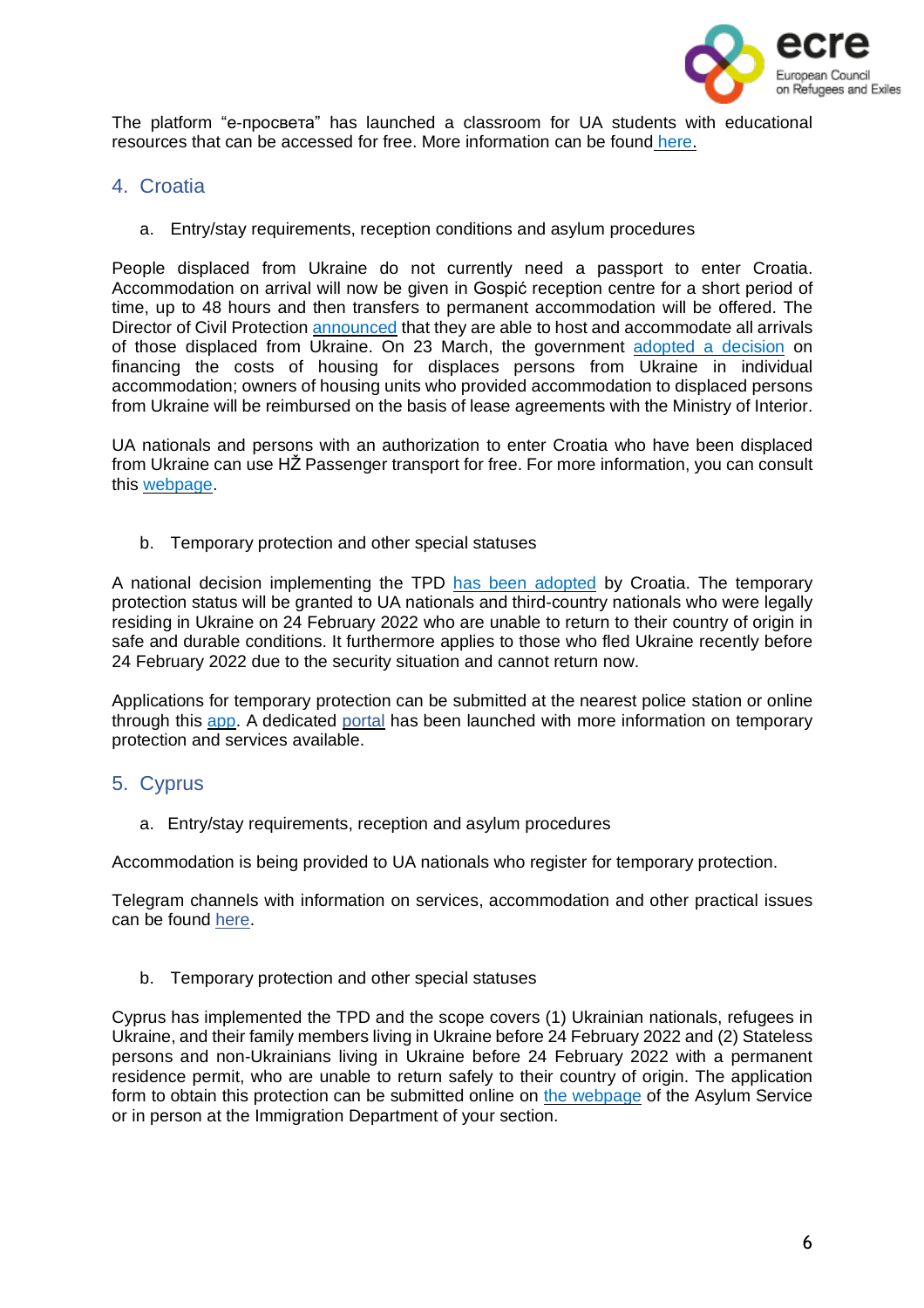

# <span id="page-6-0"></span>6. Czechia

a. Entry/stay requirements, reception and asylum procedures

UA citizens with a biometric passport can stay in Czechia for 90 days without a visa but it is necessary to register with the Foreign Police within 30 days. Czechia has lifted coronavirusrelated measures for UA nationals crossing the border; no tests or certificates are required. According to reports, women, children and elderly have had no problem crossing the border, even without documents, but there have been instances of incidents where men attempted to cross. Public transport is free in most cities on provision of a UA passport or ID card.

As of 22 March, 2022, special long-term visas for stays of more than 90 days will no longer be issued in the simplified procedure that was reserved for UA citizens, as the national measures implementing the TPD have entered into force. It will still be possible to apply for a long-stay visa but in the standard procedure. Those who already obtained the special long-term visa will automatically be transferred to the temporary protection system.

The rules governing the transport available for the people displaced by the conflict in Ukraine have been modified from April 1. International trains from Slovakia, Poland and Hungary to Czechia will be free of charge. Other train connections will also be free but only valid for a period of five days after the person has been granted temporary protection. More information can be found on this [website.](https://www.cd.cz/info/aktuality/-36295/)

The Ministry of Labour and Social Affairs has created the "Smart [Migration](https://play.google.com/store/apps/details?id=cz.mpsv.smartmigration) App" which provides information regarding the services offered to migrants. Furthermore, an [online](https://davkyuk.mpsv.cz/jazyk) portal is available to apply for humanitarian benefits for to those displaced from Ukraine.

Three judgments have recently been made by the Regional Court of Brno in favour of UA international protection applicants who claimed asylum prior to 24 February 2022. These judgments are not public yet, and many cases of previously rejected UA asylum seekers are also pending before the courts.

b. Temporary protection and other special statuses

Czechia has [enacted](https://www.mvcr.cz/mvcren/article/information-for-ukrainian-citizens.aspx) Act No. 65/2022 Coll. (Lex Ukraine) implementing the TPD. It has extended the scope to cover the citizens of Ukraine who entered the territory of the Czech Republic legally without a visa or on the basis of a short-stay visa and on 24 February 2022 still resided in the territory of the Czech Republic on the basis of this short-stay visa or without a visa, in addition to (1) the citizens of Ukraine who resided in Ukraine before February 24, 2022 and subsequently left Ukraine, and (2), stateless persons and foreigners who have been granted some form of international protection in Ukraine and who resided in Ukraine before 24 February 2022 and subsequently left it. Family members of the persons falling under all three categories are also covered.

Moreover, temporary protection is accorded to TCNs who were holders of a permanent residence permit in Ukraine before February 24 and they cannot return to their country of origin due to a threat of actual danger as defined in the Act on the Residence of Foreigners. Temporary protection may also be granted due to family reunification with the holder of temporary protection, or exceptionally in other cases.

The applications for temporary protection must be presented in person before the Regional Centers for help and Assistance to Ukraine. A list of the centers is provided [here.](https://www.google.com/maps/d/viewer?mid=1FaqUgfUDGw0B6_tGVRZE4UhnM-dL_tXp&ll=49.82686023934492%2C15.549044028612261&z=9)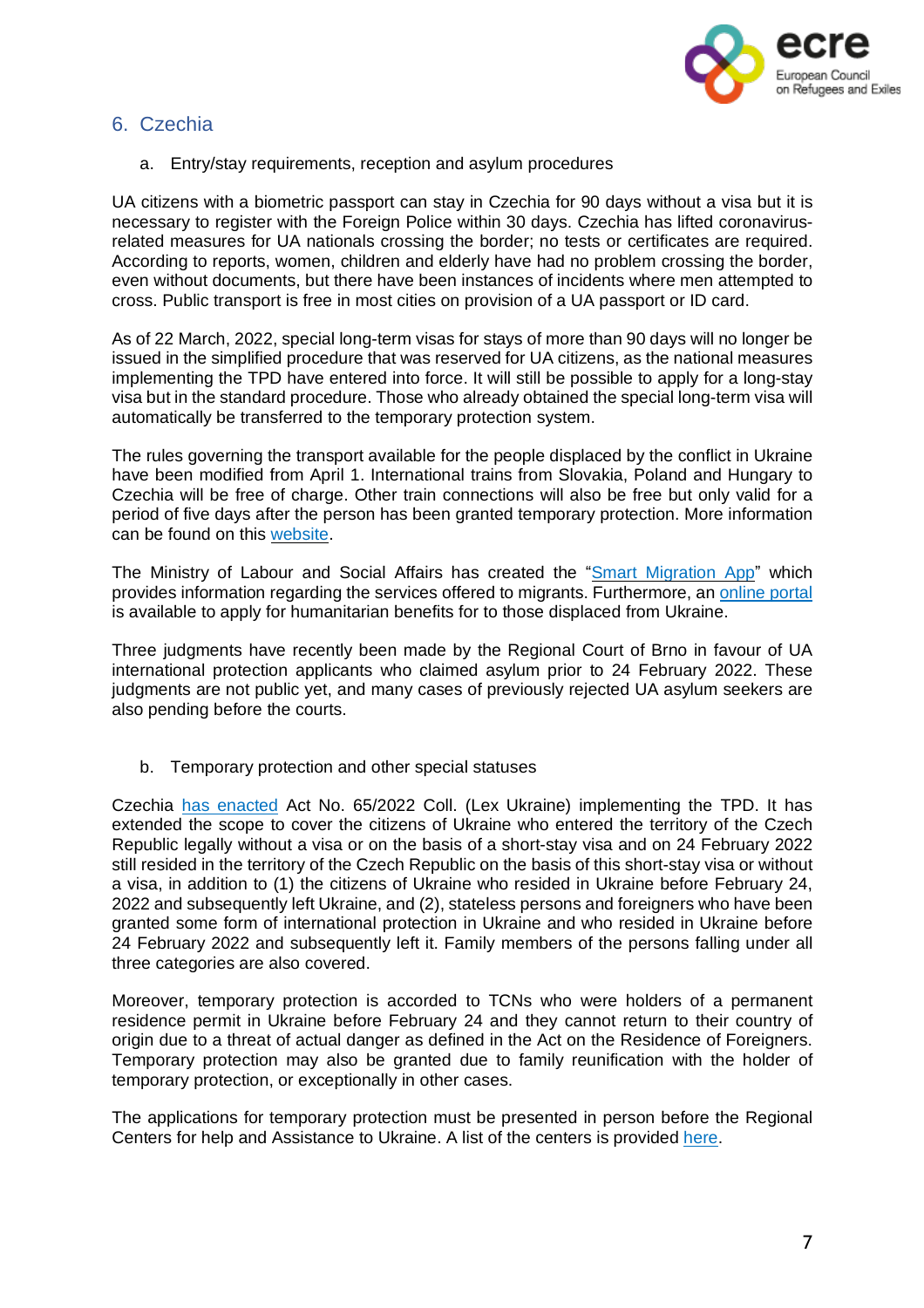

The Center for the Support of Integration of Foreigners (CPIC) has organized more than 200 Czech language courses for foreigners, mainly UA nationals. There are plans to arrange more programs.

# <span id="page-7-0"></span>7. Denmark

a. Entry/stay requirements, reception conditions and asylum

UA citizens with a biometric passport can enter Denmark and stay for 90 days without a visa. In the absence of a biometric passport, an application for a visa is required. The Danish Immigration Service has created a [dedicated](https://www.nyidanmark.dk/en-GB/Words%20and%20Concepts%20Front%20Page/Shared/Information%20Ukraine) Q&A page for Ukrainian citizens covering entry, stay and asylum-related developments.

The Refugee Appeals Board has [suspended](https://fln.dk/da/Nyheder/Nyhedsarkiv/2022/240220221) decisions in asylum cases of UA citizens. According to the Board, the decision will be reviewed in the next Coordination Committee on 28 April 2022 but no subsequent announcement has been made on the website.

UA nationals arriving to Denmark by train can travel into and through Denmark for free on DSB rail lines. People with an Ukrainian car and those transporting emergency aid or refugees can cross the Øresund Bridge, linking Denmark and Sweden, free of charge. This measure is applicable form March 1 to 30 April. For more information, you can visit this [webpage.](https://www.oresundsbron.com/en/info/ukraine)

Reception, basic care and guidance upon arrival are being provided by the Red Cross at Copenhagen Central Station.

People displaced from Ukraine are generally staying in private homes. Each municipality [decides](https://www.dr.dk/nyheder/regionale/syd/har-du-ukrainere-boende-i-dit-hjem-i-nogle-kommuner-kan-du-faa-penge-det) whether they want to give financial support to the households providing shelter. The municipalities have also [adapted](https://www.tv2east.dk/sjaelland-og-oeerne/kommuner-klar-med-husly-til-mindst-15000-ukrainere) schools, sports halls and military barracks.

b. Temporary protection and other special statuses

On 16 March 2022 the Danish Parliament agreed on a Special Act on [displaced](https://www.nyidanmark.dk/en-GB/Words%25252520and%25252520Concepts%25252520Front%25252520Page/Shared/Information%25252520Ukraine) persons from [Ukraine](https://www.nyidanmark.dk/en-GB/Words%25252520and%25252520Concepts%25252520Front%25252520Page/Shared/Information%25252520Ukraine) that resembles the TPD, which Denmark opted out from. The Special Act will apply to Ukrainian citizens and refugees recognised in Ukraine (i.e. a narrow interpretation of the TPD). It also applies to those in the above groups who resided or had a residence permit in Denmark on 24 February 2022.

It will also be possible for close family members of the two groups to be reunited with a person, who has been granted residence under the Special Act in Denmark. Family members are defined as nuclear family members, i.e. spouse, partner and minor unmarried children, as well as other close relatives, who prior to the flight shared a household with and were financially dependent on the main person.

A residence permit under the Special Act is valid for two years (until 2024) with the possibility of extension for an additional year (until 2025). Persons, who are granted residence permit under the Special Act, have the same rights as persons, who are granted refugee status in Denmark, e.g. right to housing, health care, access to the labour market, access to education for children and social welfare assistance. Married persons who arrive to Denmark alone cannot receive extra social assistance.

The residence permit will not be granted to UA nationals with another citizenship other than Ukrainian, and to those who have a residence permit in another country other than Ukraine.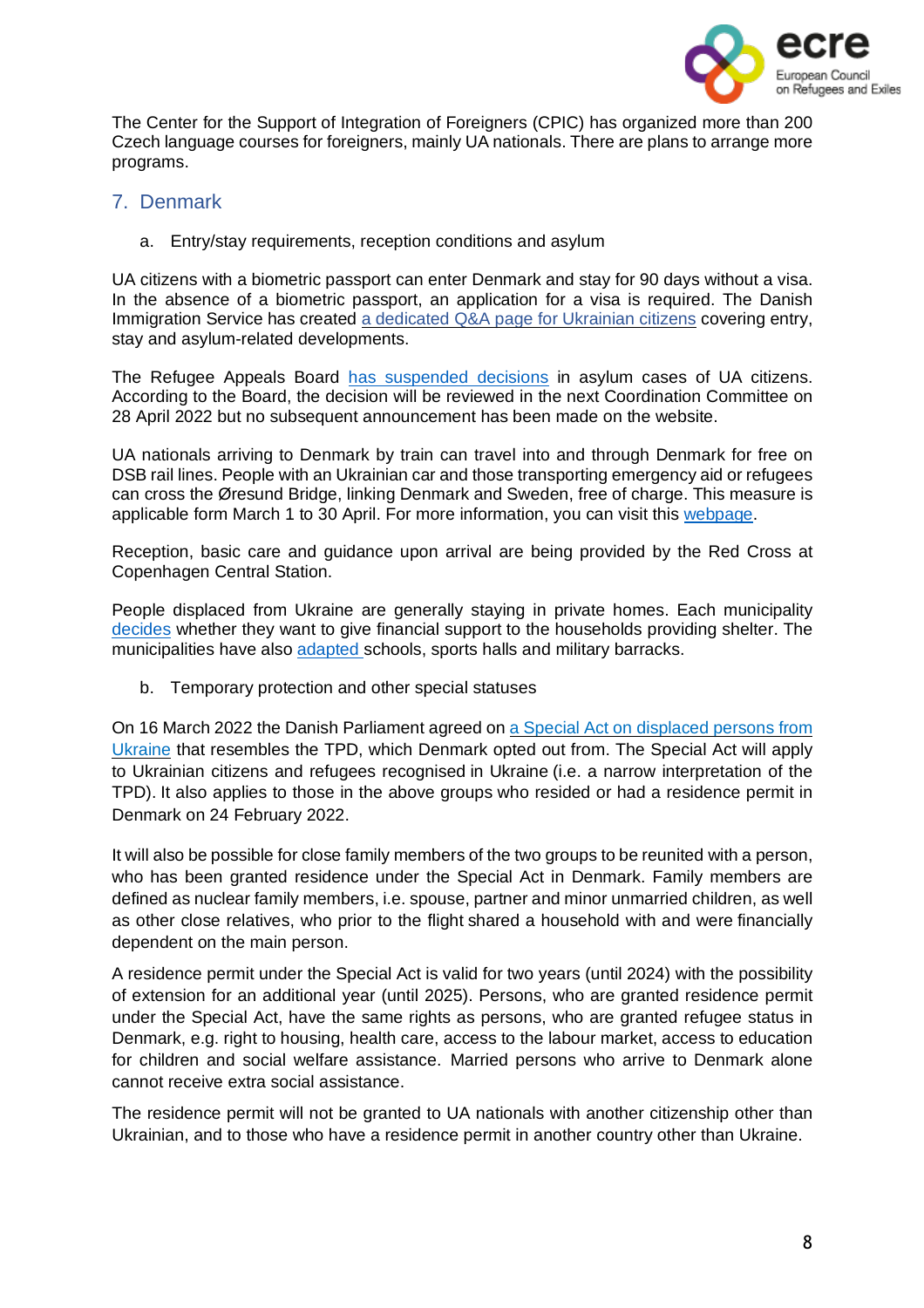

To apply for residence under the Special Act, you can fill a form [online](https://blanket.nyidanmark.dk/xform/formularer/sl1b.form.aspx) or use the paper-based format. You will have to book an appointment with the Danish Immigration Citizen Service.

#### <span id="page-8-0"></span>8. Estonia

a. Entry/stay requirements, reception conditions and asylum

*Entry*: According to new measures, biometric passports are no longer required for UA nationals fleeing the country; people can arrive without any requirement for visa. Coronavirusrelated requirements do not apply for UA nationals arriving at the border.

*Stay*: UA nationals who are already present in the territory of Estonia are not required to apply for an extension of visa or residence permits upon expiration.

Accommodation is provided for UA nationals and beneficiaries of international protection in Ukraine, displaced as of 24 February 2022. Initial reception centres are currently in Tallinn, Tartu and Pärnu and healthcare, meals, work permits and education will be provided.Additional information can be found [here.](https://kriis.ee/en/security-situation-europe/ukrainian-war-refugees/staying-estonia)

People displaced from Ukraine can use train and bus services free of charge. More information can be found [here.](https://www.mkm.ee/en/news/ukrainian-war-refugees-can-travel-estonian-trains-and-city-and-county-buses-free-charge)

b. Temporary protection and other special statuses

Estonia has implemented the TPD and UA nationals, beneficiaries of international protection in Ukraine and both group's families are eligible to apply.

The protection does not apply to those who resided or stayed in Estonia prior to 24 February 2022, but they will be subject to decisions allowing for their temporary stay even if visas have expired. In order to apply, it is necessary to book an [appointment](https://broneering.politsei.ee/) with the Police and Border Guard Board. You can book the appointment [here.](https://broneering.politsei.ee/) More information on how to apply for temporary protection is available [here.](https://www.politsei.ee/en/instructions/information-on-the-war-in-ukraine/temporary-protection-for-ukrainian-citizens-and-their-family-members)

# <span id="page-8-1"></span>9. Finland

a. Entry/stay requirements, reception conditions and asylum

Visa-free travel remains possible. A [dedicated](https://migri.fi/en/faq-ukraine) page on the website of the Finnish Immigration Service includes information on residence permits following the UA developments.

Decision-making on applications by UA nationals are [suspended](https://migri.fi/en/-/finnish-immigration-service-closely-monitoring-situation-in-ukraine) insofar as that would entail removal from Finland (negative decisions are not being issued). However, the Finnish Immigration Service continues to issue decisions on applications for international protection and residence permits to applicants meeting the relevant conditions.

The Finnish Immigration Service has repeatedly [announced](https://migri.fi/en/-/the-finnish-immigration-service-to-establish-new-reception-centres-21-april) plans to establish new reception centres and service points for private accommodation of which most people are currently residing in. Furthermore, it has been **[announced](https://intermin.fi/en/-/municipalities-receive-compensation-for-services-provided-to-ukrainians)** that compensation will only be provided to municipalities offering accommodation and not to private individuals or other actors.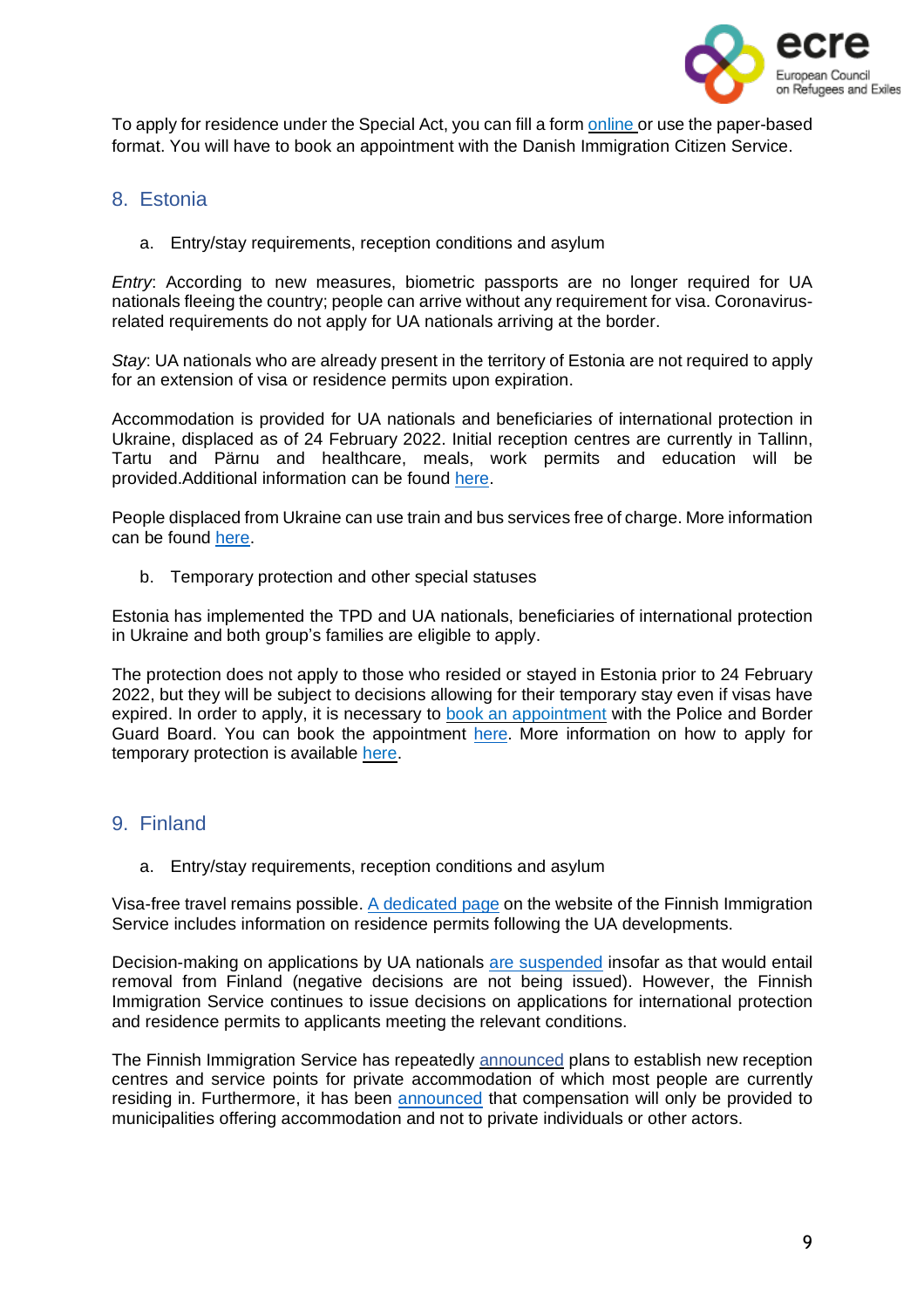

Onnibus trains can be used free of charge until end of April. Finnair was offering a discount for people fleeing Ukraine from certain locations to Helsinki which was valid until 30 April 2022. The discount has been [extended](https://www.finnair.com/gb-en/frequently-asked-questions/bookings-and-payments/do-you-offer-a-discount-for-ukrainians---2584528) until May 31.

b. Temporary protection and other special statuses

Finland has [implemented](https://migri.fi/en/temporary-protection) the Temporary Protection Directive and chosen to extend its scope to UA citizens and their family members who fled Ukraine shortly before 24 February, other UA citizens and their family members who are already staying in Finland or have arrived and to non-EU nationals legally residing (other than permanently residing) in Ukraine who cannot return to their country of origin.

The overall processing time for applications is usually around two-three weeks, as a decision must be reached by the Finnish Immigration Service and then the residence permit card can take over a week to arrive.

#### 10. France

<span id="page-9-0"></span>a. Entry/stay requirements, reception conditions and asylum

Visa-free entry with a biometric passport remains possible. UA nationals without a biometric passport may [submit](https://www.immigration.interieur.gouv.fr/Info-ressources/Actualites/L-actu-immigration/Information-a-destination-des-ressortissants-ukrainiens) a request for a visa at the consular posts of the countries bordering Ukraine.

*Stay*: UA nationals that are already in France can address a request for extension of stay at the Prefecture in the Department of arrival. A list of Prefectures can be found [here.](https://www.interieur.gouv.fr/Le-ministere/Prefectures)

Residence permits of UA nationals already residing in France, which are due to expire in the coming days or weeks, will be automatically extended by three months.

An [inter-ministerial](https://www.legifrance.gouv.fr/download/pdf/circ?id=45315) decision explains that short-term accommodation has been organised near to border and crossing points and medium-term accommodation is available in specialised reception facilities. Registration for both accommodation and protection can take place at Prefectures or in specific welcome points in Paris, Nice and Strasbourg. The welcome centre in Paris, exclusively for people fleeing Ukraine, is located in Porte de Versailles and open everyday for accommodation or administrative queries. Furthermore, there are other reception and information centers in Paris, such as the Humanitarian Center, the Henri IV site, CAFDA (for families) and "La Maison des réfugiés". More information can be found [here.](https://www.paris.fr/pages/how-paris-is-supporting-ukraine-20549) Other welcome points are located in Cherbourg, Saint-Lô and Avranches, of which details of all four can be found [here.](https://www.france-terre-asile.org/actualites/lactualite-france-terre-dasile/informations-pratiques-dispositifs-de-france-terre-d-asile-pour-l-accueil-des-personnes-exilees-d-ukraine) UA nationals can [travel](https://www.ouest-france.fr/monde/guerre-en-ukraine/guerre-en-ukraine-la-sncf-offre-le-train-gratuit-aux-refugies-ukrainiens-5ecc84ec-98cd-11ec-a212-1f68235c1350) for free on French trains.

b. Temporary protection and other special statuses

A ministerial order was issued specifying the people eligible for temporary protection. Thirdcountry nationals holding a valid permanent residence permit can only benefit from temporary protection if they are unable to return in safe and durable conditions to their country of origin. This assessment has to be carried out by the prefecture after an individual interview. France extends the scope of the directive to the family members of all eligible beneficiaries, including third country nationals with residence permits (if they have proved they cannot return to their country of origin). The protection also applies to UA nationals who were temporarily in Europe on 24 February 2022 but can prove they were permanently residing in Ukraine.

Those eligible for temporary protection will be issued a provisional residence permit for 6 months, giving them immediate access to healthcare, support to access housing and payment of the asylum seeker's allowance. On 1 April 2022, a [decree](https://www.legifrance.gouv.fr/jorf/id/JORFTEXT000045462521) was issued allowing those with temporary protection the automatic right to work, instead of applying for a work permit as was the case prior.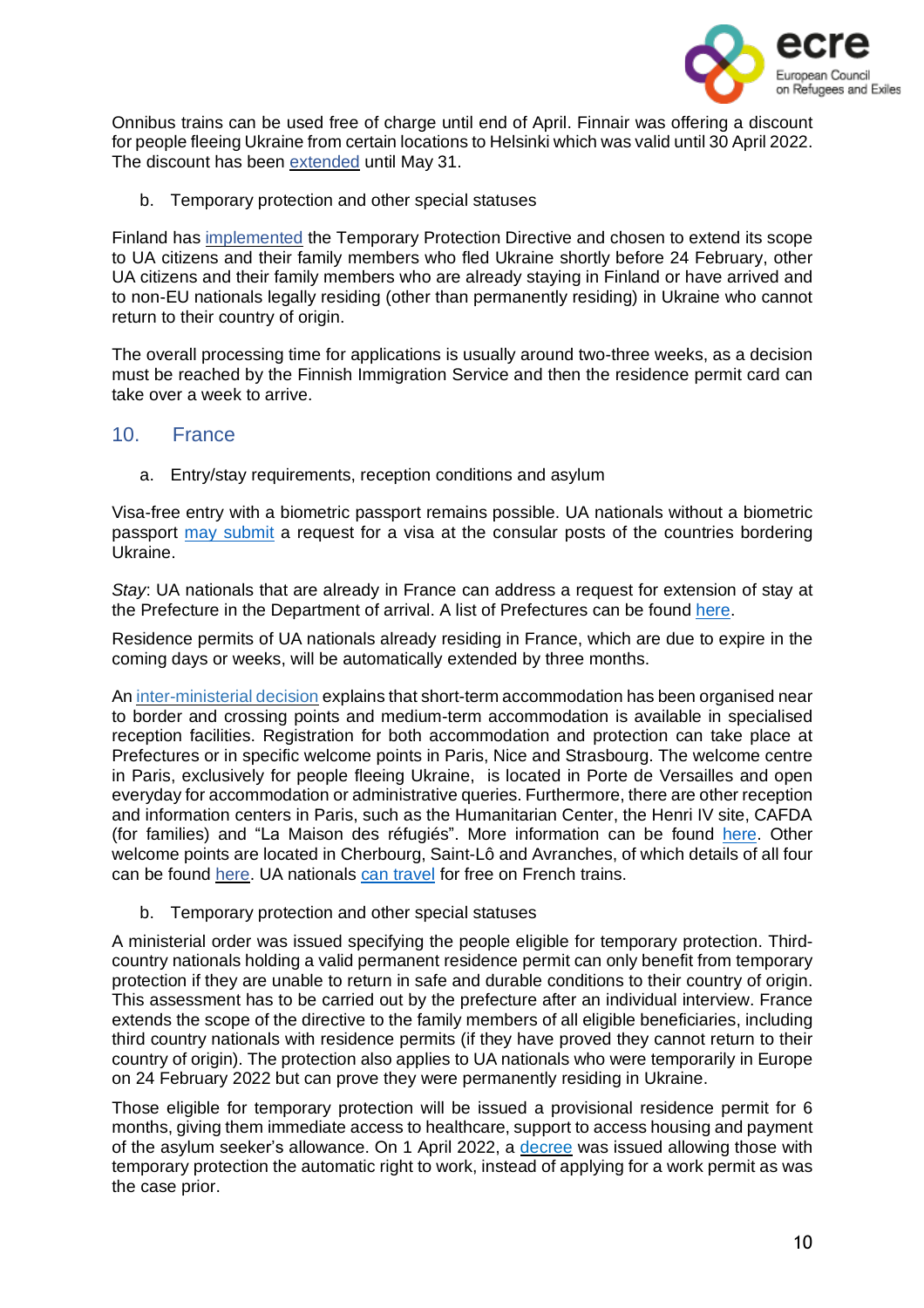

Furthermore, on 29 March 2022, the Minister of Interior published a [handbook](https://www.interieur.gouv.fr/sites/minint/files/medias/documents/2022-03/livret-daccueil-ukraine.pdf) in French and Ukrainian with information for those displaced from Ukraine. The [network](https://www.cohesion-territoires.gouv.fr/politique-daccueil-des-deplaces-dukraine-le-reseau-france-services-mobilise) "2000 France [Services"](https://www.cohesion-territoires.gouv.fr/politique-daccueil-des-deplaces-dukraine-le-reseau-france-services-mobilise) provides help with administrative procedures for individuals displaced from Ukraine.

#### <span id="page-10-0"></span>11. Germany

a. Entry/stay requirements, reception conditions and asylum

The Federal Office for Migration and Refugees regularly publishes [UA-specific](https://www.bamf.de/SharedDocs/Anlagen/DE/AsylFluechtlingsschutz/faq-ukraine.html) guidance in German, Russian and Ukrainian on entry and stay requirements. Civil society organisations have released detailed [guidance](https://minor-kontor.de/aufenthaltsrechtliche-fragen-fuer-menschen-aus-der-ukraine-in-deutschland/) in English and Ukrainian, and the Federal Ministry of Interior (BMI) has launched a web [portal](https://www.germany4ukraine.de/hilfeportal-en) with information in Ukrainian, German and English. Furthermore, the Federal Government has launched the ["Germany4Ukraine"](https://play.google.com/store/apps/details?id=de.germany4ukraine.app&gl=gb&hl=en) App with information in Ukrainian, Russian, English and German. Registration can occur in all cities in Germany, however the BMI recommends avoiding the biggest cities (such as Berlin, Munich and Hamburg) due to large arrivals there.

Ukrainian citizens with a biometric passport can enter and move freely in the Schengen area without a visa. This also includes onward travel from Poland to Germany. UA nationals without a biometric passport may exceptionally apply for a visa for Germany at the diplomatic missions in Ukraine's neighbouring countries. Regarding COVID-related restrictions, since 27 February 2022, Ukraine is no longer classified as a high-risk area. Therefore, under the Ordinance on Coronavirus Entry Regulations, only proof of a negative test result is required prior to entry. People entering from Ukraine are no longer required to register or quarantine upon entry and tests and medical advice will be available at the border.

Regarding stay, an [ordinance](https://www.bundesanzeiger.de/pub/publication/iOtjNkrHCZ76Jw5ReGn/content/iOtjNkrHCZ76Jw5ReGn/BAnz%252520AT%25252008.03.2022%252520V1.pdf?inline) temporarily exempts persons displaced from Ukraine and staying in Germany from the requirement to hold a residence permit; the ordinance will remain in effect until 31 August 2022.Therefore, the applications for a residence permit [must](https://www.bamf.de/SharedDocs/Anlagen/DE/AsylFluechtlingsschutz/faq-ukraine.pdf;jsessionid=A68A32FCDB96103078542F5A76CD517E.intranet232?__blob=publicationFile&v=32) be [submitted](https://www.bamf.de/SharedDocs/Anlagen/DE/AsylFluechtlingsschutz/faq-ukraine.pdf;jsessionid=A68A32FCDB96103078542F5A76CD517E.intranet232?__blob=publicationFile&v=32) by 31 August at the latest.

The national railway services have [announced](https://www.bahn.de/info/helpukraine) that UA nationals can travel with a Ukrainian passport or identity card on all long-distance trains from Poland to Germany free of charge. The long-distance trains have their starting points in Warsaw, Gdansk, Przemysl (border to Ukraine)/Krakow, Vienna/Wroclaw.

The Berlin Immigration Office issued a [general](https://www.berlin.de/einwanderung/ueber-uns/aktuelles/artikel.1180210.php) ruling stipulating that, for the citizens of Ukraine in Berlin whose visa-free stay expires on February 25th, 2022, the visa-free short stay is automatically extended until May 31st, 2022. The ruling applies solely to Ukrainian citizens in possession of a valid passport or a passport replacement document, who are actually staying in Berlin at the time the visa-free short stay expires and who will be also staying there until they leave Germany.

The BMI advises against UA nationals applying for asylum as the EU invoked temporary protection available provides a quicker protection process. Although, the right to apply for asylum continues to apply at a later date.

Before being able to work in Germany, beneficiaries of temporary protection should receive permission by the Immigration Authorities (Ausländerbehörden). The Federal Ministry of the Interior and Home Affairs has decided to launch courses for people fleeing Ukraine. You can find more information [here.](https://www.bamf.de/EN/Themen/Integration/ZugewanderteTeilnehmende/ErsteOrientierung/Erstorientierungskurse/erstorientierungskurse-node.html;jsessionid=575DDBC41BBC7991BF423B0D7C4EE0B6.intranet241) The Ministers of Education and Cultural Affairs (KMK) have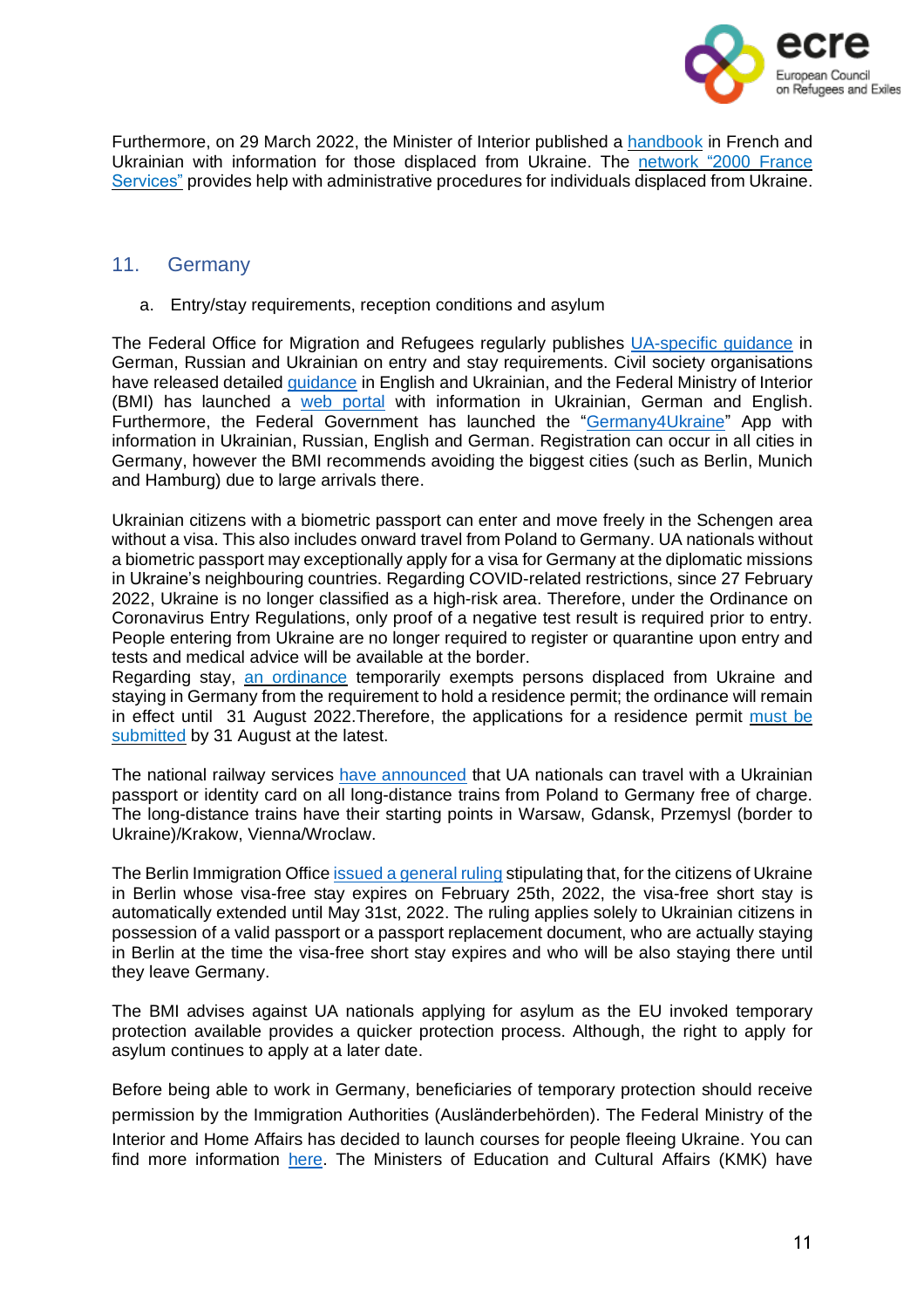

announced that students who have fled Ukraine can continue their studies in Germany without having a secondary school certificate. Additional information can be found [here.](https://ec.europa.eu/migrant-integration/news/deutschland-fuer-ukrainische-gefluechtete-wird-studium-ohne-schulabschluss-ermoeglicht_de)

Additional local and national information can be found [here.](https://www.asyl.net/schutzsuchende-ukraine)

b. Temporary protection and other special statuses

Germany has chosen to apply the TPD to third-country nationals and stateless persons who can prove they had permanent legal residency in Ukraine and cannot return to their country of origin. Furthermore, Germany has extended temporary protection to third-country nationals who can prove they were lawfully present in Ukraine for a non-temporary purpose but had not yet obtained permanent residency or international protection. This includes students and individuals with stays in Ukraine for reasons other than visiting or short-term employment, provided they cannot return to their country of origin. The protection also extends to those fitting the above categories who were already in Germany closely before the 24 February 2022. Stateless persons are not included in the last category and will thereby be informed of alternative options under residence law as well as their right to file an application for international protection. There have been reports that some UA nationals who received a registration certificate in Poland were refused to benefit from the TPD in Germany.

#### <span id="page-11-0"></span>12. Greece

a. Entry/stay requirements, reception conditions and asylum

Visa-free entry with biometric passports and visa-based entry without a biometric passport is possible at all entry points. UA nationals that are not in possession of travel documents [may](https://migration.gov.gr/ukraine/) only enter [Greece](https://migration.gov.gr/ukraine/) through the Promachonas border station on the Greek-Bulgarian border. Passenger locator forms are no longer [required](http://www.ypa.gr/news/nea-covid-19-notam-xwris-plf-oi-afijeis-olwn-twn-epibatwn-ejwterikoy-apo-15-martioy-2022) for UA citizens to enter Greece.

Where necessary, short-term accommodation will be provided at the Sindiki reception facility until all travel documents have been issued. For UA nationals in need of long-term accommodation, a request must be made via email to [ukraine@migration.gov.gr.](mailto:ukraine@migration.gov.gr) Applications for accommodation can also be submitted online [here.](https://migration.gov.gr/accomodation-ukraine/)

b. Temporary protection and other special statuses

The Ministry of Migration and Asylum has [announced](https://www.gov.gr/arxes/oloi-foreis/metanasteuses-kai-asulou/parokhe-prosorines-prostasias-se-ektopismenous-polites-apo-ten-oukrania) that temporary protection up to one year will be offered to UA nationals residing in Ukraine before 24 February 2022, TCNs or stateless persons legally residing (as refugees or with an equivalent national status) in Ukraine before 24 February 2022 and to family members of the above groups.

The Regional Asylum Offices (RROs) in Athens, Thessaloniki, Patras and Crete [started](https://migration.gov.gr/en/xekinise-i-diadikasia-parochis-prosorinis-prostasias-se-ektopisthenta-atoma-apo-tin-oykrania/) [registering](https://migration.gov.gr/en/xekinise-i-diadikasia-parochis-prosorinis-prostasias-se-ektopisthenta-atoma-apo-tin-oykrania/) applications for temporary protection online. During the online application, the applicants declare the location they want to be registered and retrieve their temporary protection card, as well as whether they need housing assistance. The temporary protection card contains the residence permit, a social security number and a tax number. After receiving the card, the applicants have automatic access to the national healthcare system and the labour market. The online portal for the application can be accessed [here](https://apps.migration.gov.gr/temporary-protection/?lang=uk) (in Ukrainian). Upon granting of the aforementioned temporary protection, beneficiaries will have access to

the material reception conditions of asylum seekers and will have the right to work and to medical care.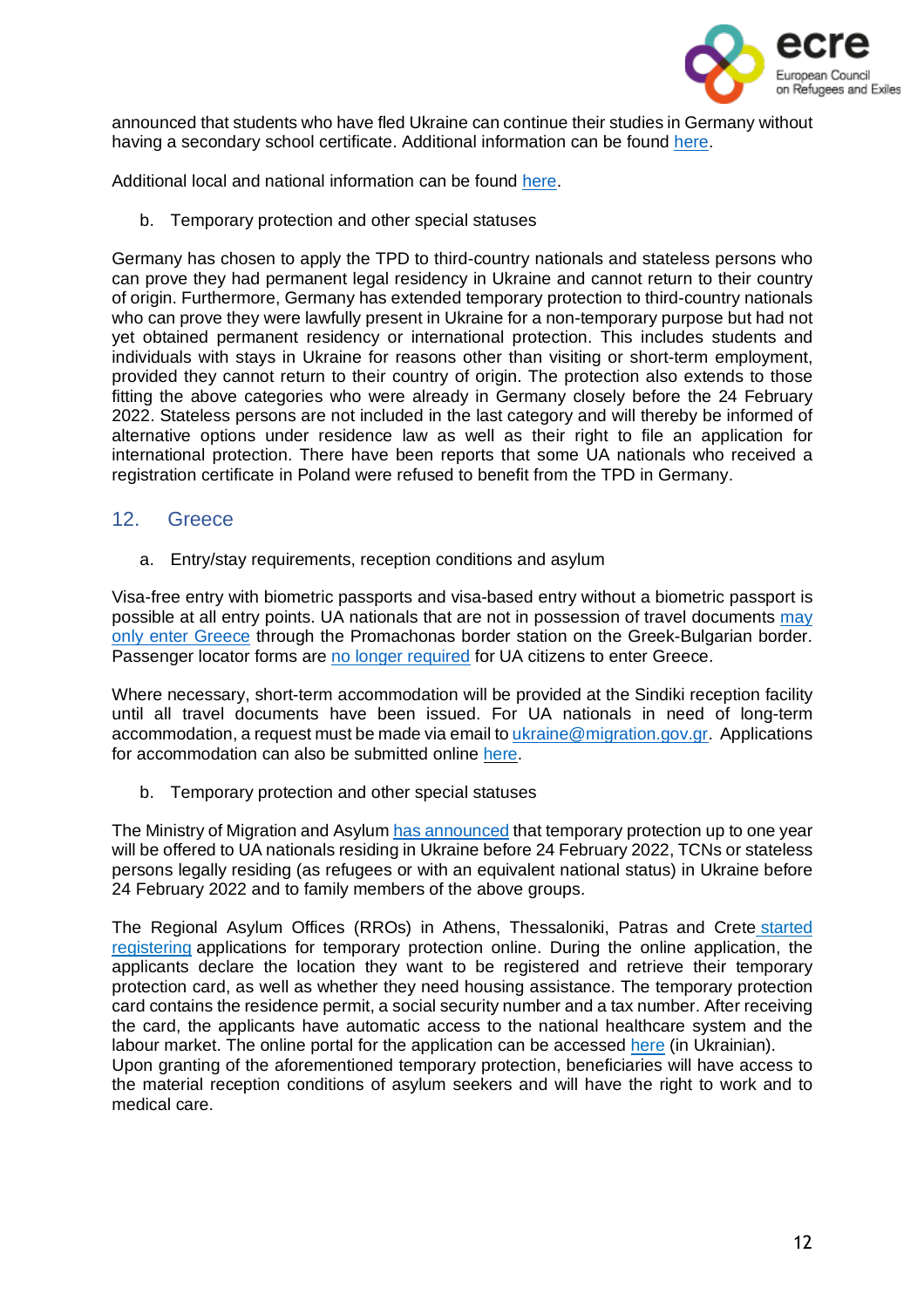

# <span id="page-12-0"></span>13. Hungary

a. Entry/stay requirements, reception conditions and asylum

Generally, everyone is permitted to enter Hungary from the five border crossings operating on the Hungarian-Ukrainian border. There have been instances of third-country nationals being refused entry at the Romanian-Hungarian border. Registration points have been set up near the border crossings for registration to begin. Updated information and developments can be accessed [here.](https://helsinki.hu/en/war-in-ukraine-protection-situation-in-hungary/)

Applications for temporary protection must be submitted in person at the designated hotspots or at the client service offices of the National Directorate-General for Aliens Policing. Information on the hotspots can be found [here.](http://www.bmbah.hu/index.php?option=com_k2&view=item&id=1735:national-directorate-general-for-aliens-policing-information-for-people-fleeing-ukraine&Itemid=2108&lang=en)

["Solidarity](https://www.mavcsoport.hu/en/mav-start/international-travels/travel-ukraine-hungary) tickets" free of charge are available in MAV trains from Ukraine to Hungary. BKK was offering free flights for those fleeing Ukraine until April 30. BKK has [decided](https://bkk.hu/hirek/2022/04/tovabbra-is-ingyenesen-utazhatnak-az-ukrajnai-menekultek-a-bkk-jaratain.7532/) to extend the free travel option until May 31.

b. Temporary protection and other special statuses

Temporary protection under the EU Council Directive is available to UA citizens and beneficiaries of international protection residing in Ukraine displaced on or after 24 February 2022 as well as family members of the above groups. TCNs and stateless people who do not fit into these groups are excluded from the protection and can apply through the usual asylum procedure which involves registering in the Hungarian embassy in Belgrade to submit a statement of intent to apply for asylum. More information about this can be accessed [here.](https://helsinki.hu/en/information-for-people-fleeing-from-ukraine/)

#### <span id="page-12-1"></span>14. Iceland

a. Entry/stay requirements, reception conditions and asylum

UA nationals are entitled to travel to Iceland visa-free. The Directorate of Immigration [removed](https://www.stjornarradid.is/efst-a-baugi/frettir/stok-frett/2022/02/24/Ukraina-thegar-farin-af-lista-yfir-orugg-riki/) Ukraine from the list of safe countries.

A residence permit under a collective protection measure (see below) will grant individuals rights such as housing, maintenance, social services, health care services and access to the labour market. Under the current regime, those who receive a residence permit on humanitarian grounds only receive conditional access to the Icelandic labour market; however, an amendment is now being prepared aiming to ensure that all persons who receive a residence permit on humanitarian grounds will receive a work permit along with the residence permit, automatically and without intermediaries.

Those already in Iceland on a temporary permit or visa-free expiring soon are allowed to stay in the country until further notice. However, a residence and work permit are necessary to be able to work.

b. Temporary protection and other special statuses

Iceland [triggered](https://www.government.is/diplomatic-missions/embassy-article/2022/03/07/The-Minister-of-Justice-permits-temporary-protection-due-to-mass-flight/) Article 44 of the Foreign Nationals Act which provides collective protection to a group of foreign nationals fleeing a specific region of mass exodus. The residence permit is issued for one year at a time, with the possibility to renew or extend it up to three years from the time of first issuance. It entails access to housing, maintenance, social servies, health care, education for children and a conditional access to the labout market. A Q&A [section](https://island.is/en/information-for-ukrainian-citizens) and pre-registration has been created for persons fleeing Ukraine.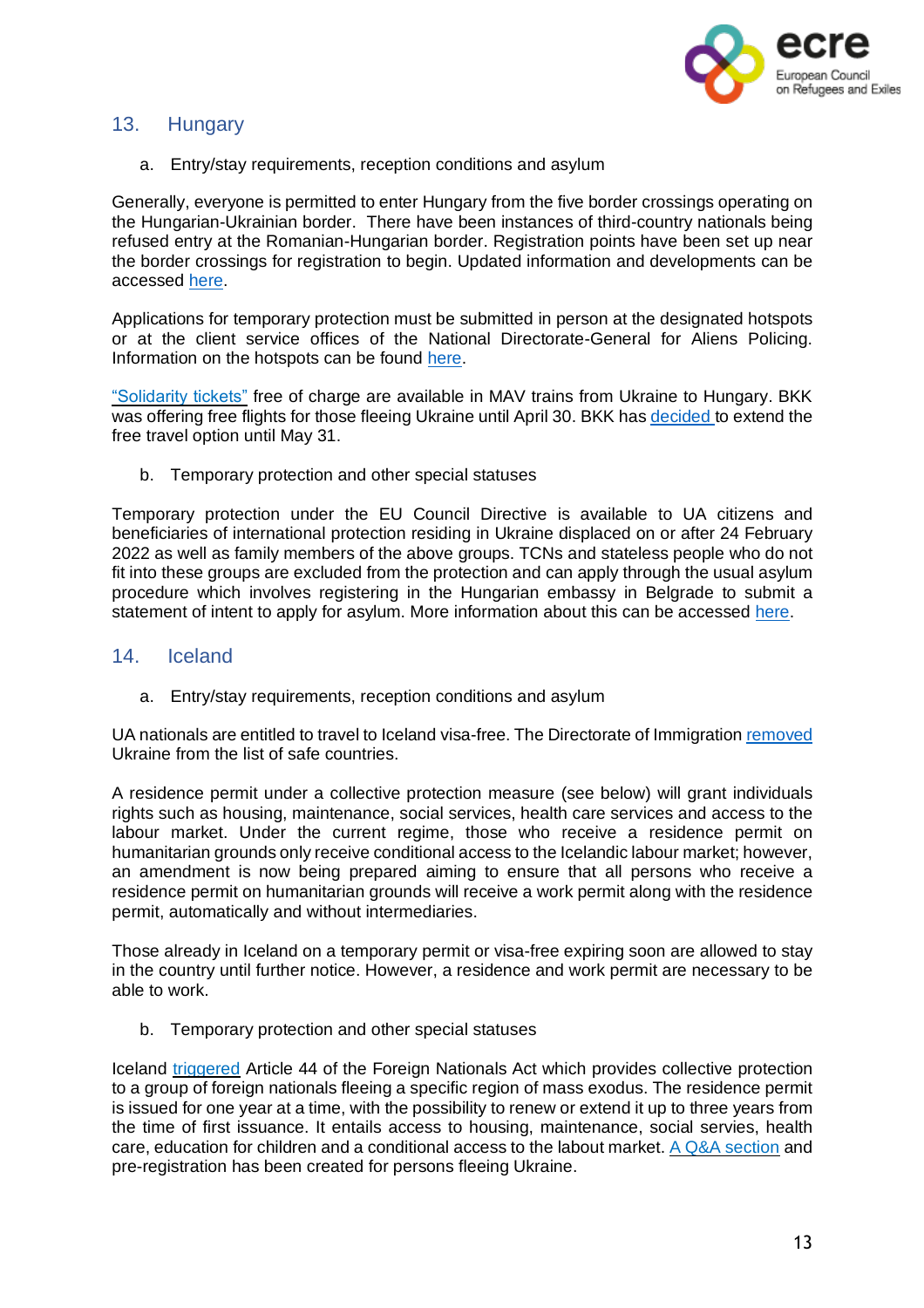

In order to speed up the registration process, UA nationals are asked to fill out the preregistration form before travelling to Iceland. Upon arrival, applications must be submitted in person. It is possible to complete the process at Keflavík Airport, at the reception center for applicants for international protection in the capital or at the nearest police station in any other location.

#### <span id="page-13-0"></span>15. Ireland

a. Entry/stay requirements, reception conditions and asylum

[According](https://www.justice.ie/en/JELR/Pages/PR22000044) to the Ministry of Justice, people who are considering leaving Ukraine and travelling to Ireland may do so without a visa and will be entitled to temporary protection under the TPD. Social welfare supports for holders of a temporary protection status and local centres have been announced [here.](https://www.gov.ie/en/publication/abf3e-social-welfare-supports-for-ukrainian-citizens-arriving-in-ireland-under-the-temporary-protection-directive/) Accommodation is provided by all who request it on arrival to an Immigration Officer or the authorities present. Permanent accommodation is then organised through the authorities and the Irish Red Cross who will work with local hosts to provide shared accommodation.

The Minister for Education has **[announced](https://www.irishtimes.com/news/education/ukrainian-teachers-to-be-fast-tracked-through-registration-system-1.4825517)** that UA teachers will be prioritised in registration to account for the children needing education in Ukrainian language. Furthermore, the Minister [announced](https://www.independent.ie/irish-news/education/40000-places-available-for-ukrainian-students-in-schools-41581754.html) that 41,000 places for children in education can be provided if needed. Regularly updated information in English and Ukrainian is available [here](https://www.irishrefugeecouncil.ie/ukraine-information-note) and [here.](https://doras.org/info-for-ukrainian-nationals/)

Irish Rail [provides](https://www.irishrail.ie/en-ie/news/rail-travel-for-arriving-ukrainian-refugees) a free train journey from the point of arrival to the ultimate destination. A bus journey under the same conditions is [provided](https://www.buseireann.ie/service_updates.php?id=5680&month=Mar) by Expressway and Bus Éireann.

b. Temporary protection and other special statuses

Ireland [provides](https://www.gov.ie/en/publication/0f773-temporary-protection/) temporary protection status in line with the TPD. The scope covers a) UA nationals residing in Ukraine before 24 February 2022, b) TCNs or stateless persons who benefited from international protection or an equivalent national protection status in Ukraine and were residing there before 24 February 2022, c) family members of the above groups, where the family already existed in Ukraine at the time of events leading to the mass influx prior to 24 February. It has also chosen to apply temporary protection to TCNs and stateless people who were legally residing in Ukraine before 24 February 2022 (including those with a permanent residence permit and without) who cannot safely return to their country of origin.

# <span id="page-13-1"></span>16. Italy

a. Entry/stay requirements, reception conditions and asylum

Visa-free entry remains possible for UA nationals and they will be entitled to temporary protection in line with the TPD. Passport holders can stay for 90 days without applying for protection and those without a valid passport are asked to contact the UA embassy or consulate in Rome for a temporary identity document. COVID-related restrictions continue to apply until 30 April 2022: entry must be accompanied by a COVID certificate and a passenger locator form, however testing can be done in [Lazio](https://www.salutelazio.it/informazioni-per-stranieri-rilascio-stp-eni#:~:text=Stranieri%2520STP%2520e%2520ENI&text=L) within 48 hours of arriving.

UA citizens who will stay with relatives or friends must register their presence as a guest alongside their host at their local Commissariato. More details and numbers and locations of embassies can be found in Italian, Ukrainian and English in this [guide.](https://www.comune.roma.it/web/it/informazione-di-servizio.page?contentId=IDS900870&fbclid=IwAR1-ltA3ymAnuQ8iGvcmni9kQL6XSlo3PzkRaUudHI_yNgbtHZ67e8qrEDQ)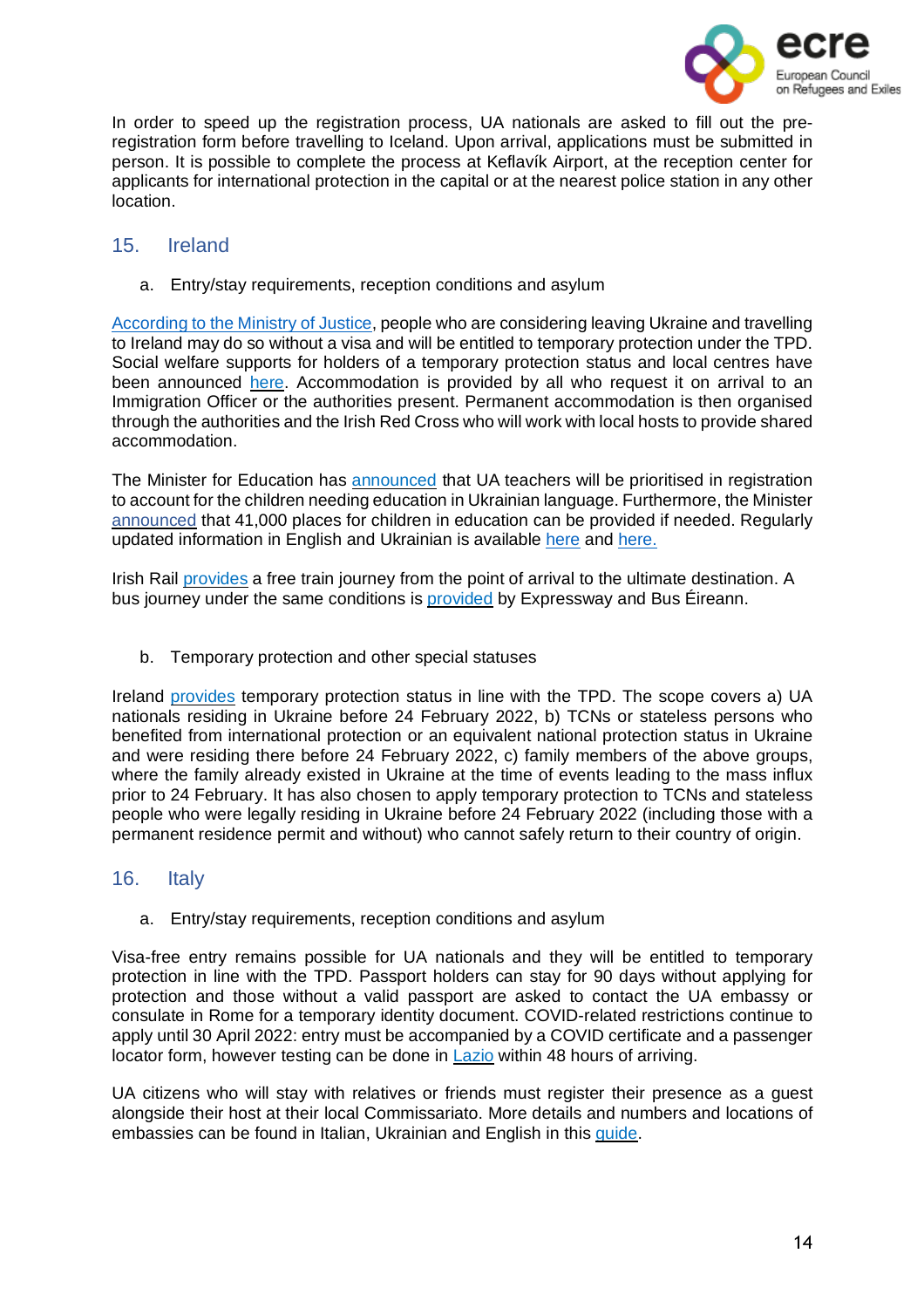

A recent [decree](https://www.gazzettaufficiale.it/eli/id/2022/02/28/22G00025/sg) addressed the potential exceptional reception needs for UA nationals by allocating resources for the management of detention and reception centres, increasing places for the System of Accommodation and Integration and places for Emergency Accommodation Centres. UA citizens fleeing from the war will have access to these reception centres regardless of whether they have applied for asylum. Those in need of accommodation can contact the Prefecture on arrival. A special fund will be dedicated to finance support measures for UA students, researchers and lecturers so that they can carry out their activities at Italian universities, institutions for higher artistic, musical and dance training and research bodies.

Italy has [removed](https://www.esteri.it/it/sala_stampa/archivionotizie/approfondimenti/2022/03/conflitto-russo-ucraino-sospensione-dellucraina-dalla-lista-dei-paesi-sicuri/) Ukraine from the safe country of origin list until 31 December 2022.

Flixbus, Marino bus and Trenord trains offer free journeys for people fleeing from Ukraine. Furthermore, an [ordinance](https://www.protezionecivile.gov.it/it/normativa/ocdpc-n-876-del-13-marzo-2022-0) of 13 March 2022 provides that people fleeing from Ukraine can travel without any costs in Italy to reach the first place of destination or reception. This is limited to the first five days upon arrival to Italy.

b. Temporary protection and other special statuses

The Decree of the President of the Council of Ministers regarding the implementation of the TPD was signed and adopted on 28 March 2022. The decree confirms that temporary protection applies to UA citizens and third-country nationals and stateless people who held international protection or an equivalent national protection in Ukraine, and fled before 24 February 2022. It also applies to third-country national or stateless people who held permanent residence permits in Ukraine and are unable to return to their country of origin. The protection/permit can be requested at every "Questura" and will allow the beneficiary to access the national health system, the labour market and education. Those who already have applied for international protection in Italy and have pending cases can still apply however those who have already been recognised with international protection cannot access the temporary protection.

Following the decree, the civil protection service published an [ordinance](https://www.protezionecivile.gov.it/it/normativa/ocdpc-n-881-del-29-marzo-2022-0) on 29 March 2022 setting out reception and humanitarian support issues. The ordinance confirmed that TPD beneficiaries over 18 years of age who find their own accommodation will be granted a monthly allowance of 300 euros each month for a maximum of 3 months from their arrival, and for each minor in a family the family will receive an additional 150 euros.

Guidelines on temporary protection and stay in Italy are also available in Italian, English, Russian and Ukrainian [here.](https://www.santannapisa.it/it/le-iniziative-della-scuola-santanna-sostegno-della-pace-ucraina)

# <span id="page-14-0"></span>17. Latvia

a. Entry/stay requirements, reception conditions and asylum

*Entry*: Visa-free entry remains possible with a biometric passport. At border crossing points, checks will confirm the existence of biometric passports or the need for visas, in the absence of the latter. The Ministry has [indicated](https://leta.lv/home/important/3B111392-D547-4CCC-8BC2-68F8C547B167/) that UA citizens who have biometric passports and do not need social assistance or accommodation can stay in Latvia for up to 90 days per year without informing the state authorities. If a person arrives without travel documents the identity of the person will be confirmed in cooperation with the competent Ukrainian authorities. More detailed information in English, Ukrainian and Russian can be found [here.](https://www.pmlp.gov.lv/en/article/information-about-arrival-and-staying-latvia)

The lack of valid travel documents will not be an obstacle to entering Latvia for UA nationals; similarly, the lack of medical COVID-related documents, such as tests or vaccination certificates, will not impede entry for UA nationals.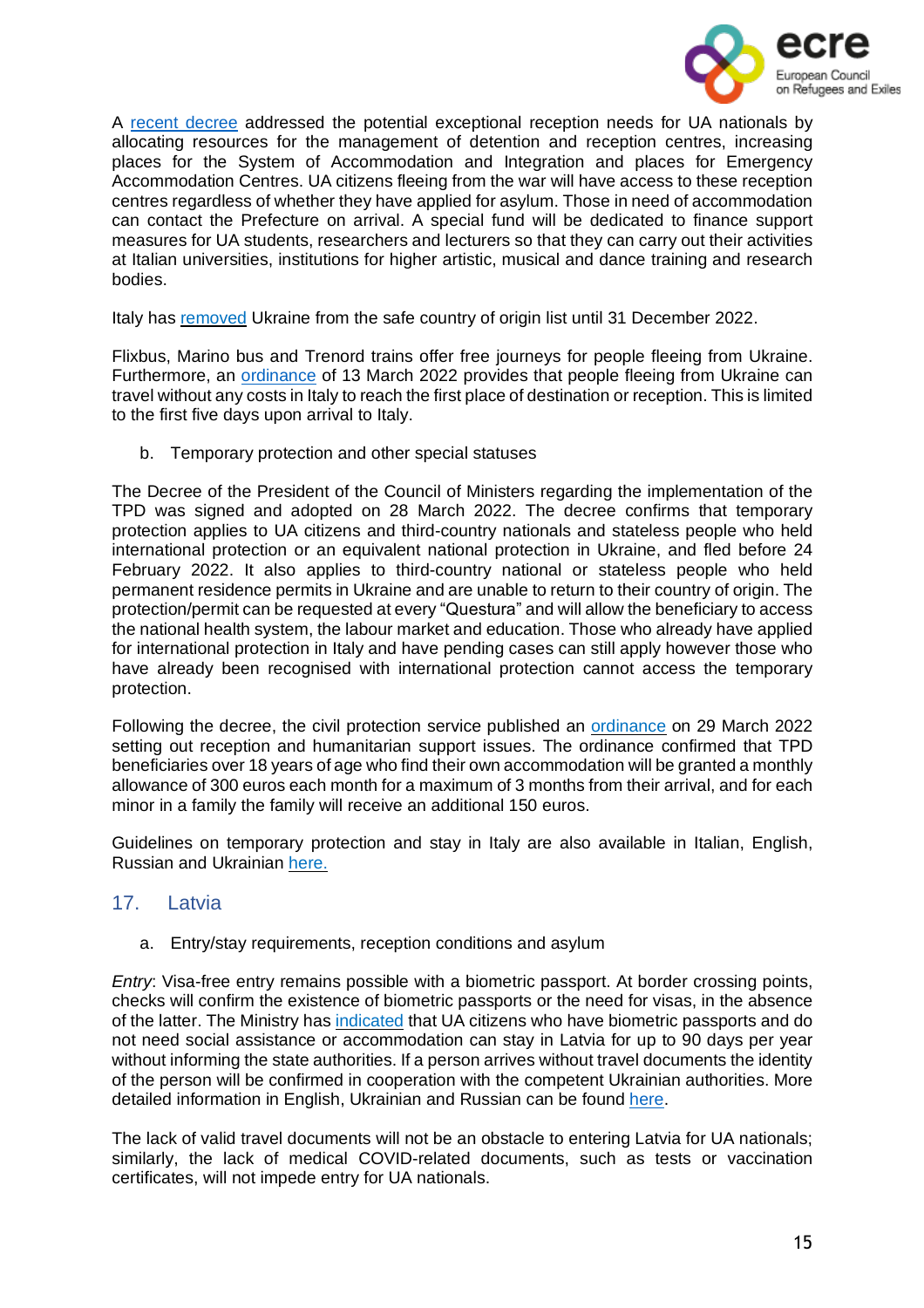

*Stay*: People fleeing from Ukraine should inform the State Border Guard officials that they don't have any accommodation. 6,500 places have been made available for [accommodation.](https://www.lsm.lv/raksts/zinas/latvija/ukrainas-beglu-izmitinasanas-vietu-pielagosanai-nepieciesami-aptuveni-30-miljoni-eiro.a452838/) Social support, food and medical care will be offered to all UA nationals arriving in Ukraine. Accommodation and meals are provided for free during the first 90 days. In the event of urgent medical assistance upon arrival, UA nationals are urged to inform border officials or call 113. Support centers have opened in [several](https://www.ukraine-latvia.com/#arrival) cities for those fleeing Ukraine. Employment opportunities for UA citizens can be found [here](https://cv.lv/ru/search?limit=20&offset=0&suitableForRefugees=true) and [here.](https://ukrainetolatvia.teamtailor.com/)

Different types of social support services are available for those fleeing Ukraine, such as a one-off benefit of 272€ for an adult and 190€ for a child. An additional monthly allowance of 109€ will be granted for the first person in a Ukrainian household and 76€ for each subsequent person. More information can be found [here.](https://www.ukraine-latvia.com/#arrival)

b. Temporary protection and other special statuses

In Latvia, the temporary protection status is available for UA citizens, TCNs who are unable to return to their country of origin and family members resident in UA on or before 24 February 2022.

#### <span id="page-15-0"></span>18. Lithuania

a. Entry/stay requirements, reception conditions and asylum

Visa-free entry is possible for UA nationals with biometric passports. UA nationals who have nowhere to stay in Lithuania must register with the Alytus Migration Department immediately upon arrival. UA nationals who have a place to stay in Lithuania must register too but they can do so in any Migration Department across the country (you can find information on addresses in different cities in [Ukrainian,](https://migracija.lrv.lt/lt/naudinga-informacija/ukraina-ukrayina-ukraina-ukraine/informatsiia-dlia-gromadian-ukrayini) [Russian](https://migracija.lrv.lt/lt/naudinga-informacija/ukraina-ukrayina-ukraina-ukraine/informatsiia-dlia-grazhdan-ukrainy) and [English\)](https://migracija.lrv.lt/lt/naudinga-informacija/ukraina-ukrayina-ukraina-ukraine/information-for-ukrainian-citizens). The Identity Documents Personalisation Centre (IDCP) has [announced](https://migracija.lrv.lt/en/news/temporary-changes-to-passport-deadlines-from-20-april) that the urgent issuance of a passport within 1 and 5 working days will be abandoned. Passports will now be issued within a month.

[According](https://www.lrt.lt/en/news-in-english/19/1629175/lithuania-facilitates-migration-procedures-for-refugees-from-ukraine) to the state news agency, UA nationals who benefit from the visa waiver or have a valid Schengen visa, as well as those who have been issued a national visa or a temporary residence permit on humanitarian grounds will have the right to work in Lithuania and will be relieved from the obligation to obtain a work permit. In addition, temporary protection holders will be [exempt](https://lrv.lt/lt/naujienos/j-siugzdiniene-ukrainieciai-spes-ismokti-lietuviskai-jiems-turime-sudaryti-galimybes-dirbti-jau-dabar) from language requirements in certain jobs (such as teaching) to facilitate access to the labour market.

At the registration centre, there are [arrangements](https://migracija.lrv.lt/lt/naudinga-informacija/ukraina-ukrayina-ukraina-ukraine/information-for-ukrainian-citizens) for detailed information provision on the possibilities for stay in Lithuania; provision of temporary accommodation (with municipalities or private individuals), food rations and basic medical care. Registration for accommodation can also be done online [here.](https://stipruskartu.lt/form-en-help/)

There is a suspension of returns to UA. Individuals arriving from Ukraine are advised to not apply for asylum but to obtain temporary protection instead.

LGT [offers](https://ltgcargo.ua/en/news/ukrainian-citizens-will-be-able-to-travel-by-train-in-lithuania-free-of-charge/) free train transportation for journeys within Lithuania.

b. Temporary protection and other statuses

After registration, UA nationals may apply for and obtain a temporary residence permit in Lithuania (for 1 year) or a national visa (for 1 year). National visas will not be issued to citizens of Ukraine who are not holders of valid foreign passports, but applications for temporary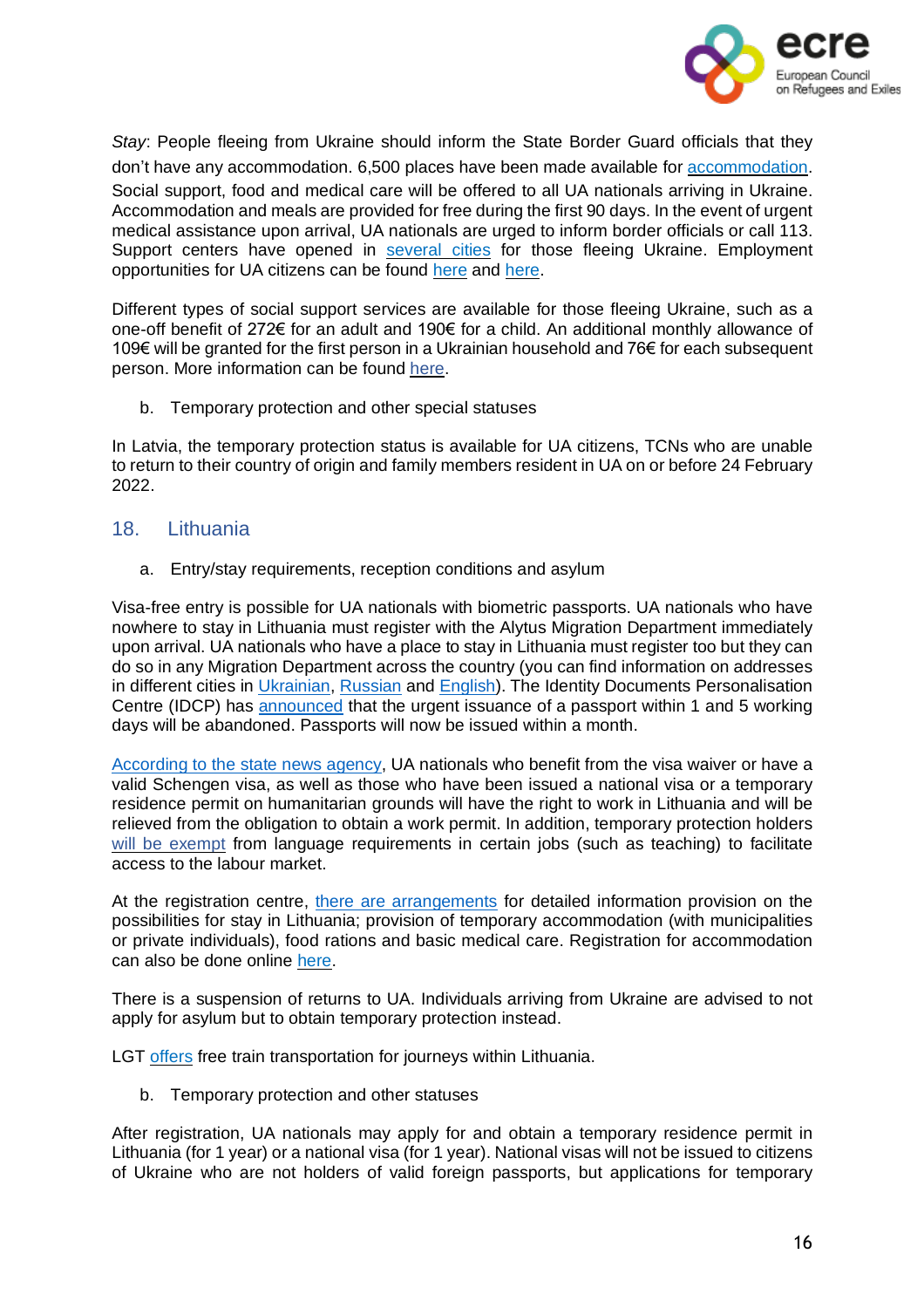

residence permits for humanitarian reasons will be accepted. Ukrainian citizens holding biometric passports and whose national visas or temporary residence permits expire in the Republic of Lithuania can immediately start enjoying the 90-day visa-free regime upon the expiry of these documents.

Detailed information can also be found [here.](https://rise.articulate.com/share/B4LAPySg0wKNxwuo_I1h4BLmipJICVX2#/lessons/vuXKAFsCM0DdkITYH2XeZQrcVQ2eBZ98)

#### 19. Luxembourg

<span id="page-16-0"></span>a. Entry/stay requirements, reception conditions and asylum

Displaced people arriving from Ukraine to Luxembourg are asked to contact the Directorate of Immigration (at *immigration.desk@mae.etat.lu*) to make their presence known and begin a temporary protection or regularisation application.

An emergency reception centre is available 24/7 to provide accommodation and food to people on initial arrival. More information can be found [here.](https://gouvernement.lu/en/actualites/toutes_actualites/communiques/2022/03-mars/03-accueil-ukraine.html)

Beneficiaries of temporary protection can profit from the reception facilities of the National Reception Office ("Office national de l'accueil"), such as accommodation, food and clothing, monthly assistance and access to medical care. More information can be found [here.](https://maee.gouvernement.lu/en/services-aux-citoyens/accueil-de-personnes-ukraine/FAQ.html)

b. Temporary protection or other special statuses

Temporary protection applies to (1) UA nationals residing in Ukraine before 24 February, (2) TCNs and stateless persons who had been granted international protection in Ukraine before 24 February, (3) family members of the above groups, irrespective of their nationality, and (4) TCNs and stateless persons who can prove they were legally residing in Ukraine before 24 February on the basis of a valid residence permit and are unable to return to their country of origin. It also applies to those who have left Ukraine since 24 February 2022 or shortly before due to the conflict. More information on applying for protection can be found [here.](https://guichet.public.lu/en/citoyens/immigration/ukraine/protection-temporaire.html)

Luxembourg has also [announced](https://gouvernement.lu/en/actualites/toutes_actualites/communiques/2022/03-mars/18-accueil-eleves-ukrainiens.html) plans for the provision of education for all children fleeing Ukraine, with a focus on international public schools which have flexible language provisions. Once they have been formally granted temporary protection status, , they can freely access the national labour market without a specific permission- The persons concerned can also [register](https://maee.gouvernement.lu/en/services-aux-citoyens/accueil-de-personnes-ukraine/FAQ.html) as job seekers with the National Employment Agency (ADEM).

#### <span id="page-16-1"></span>20. Malta

a. Entry/stay requirements, reception conditions and asylum

UA nationals can travel without a visa to Malta and pre-approval to travel requirement has been lifted for those wishing to seek asylum.

*COVID-related entry restrictions*: All passengers fleeing from Ukraine will be accepted subject to quarantine. The Ministry for Foreign and European Affairs is offering to cover the accommodation costs of UA nationals and their dependents in hotels recognised as quarantine locations. For more information, see [here.](https://foreignandeu.gov.mt/en/Government/Press%2520Releases/Pages/The-Ministry-for-Foreign-and-European-Affairs-is-offering-to-cover-the-accommodation-costs-of-Ukrainian-nationals-and-their.aspx)

b. Temporary protection and other special statuses

The TPD will apply to UA nationals, TCNs and stateless persons who can prove that they had permanent legal residency in Ukraine before 24 February 2022 and are unable to return to their country of origin in safe and durable conditions. The onus to establish eligibility for this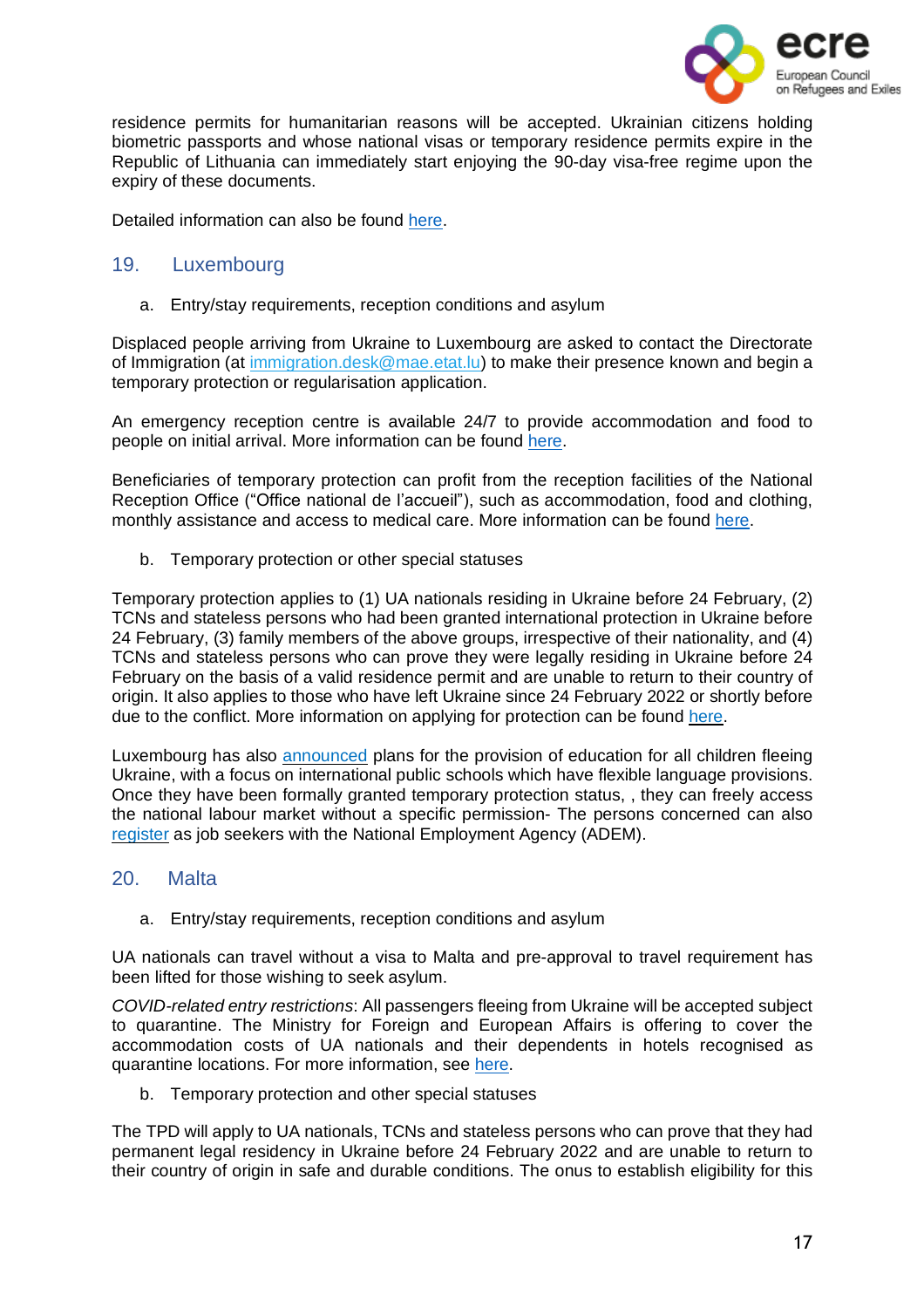

protection falls to the TCN or stateless person concerned. As of yet, the protection has not been extended to include those without permanent legal residency. More information on how the protection is implemented in Malta and how to apply can be found [here.](https://homeaffairs.gov.mt/en/MHAS-Departments/International%20Protection%20Agency/Pages/Temporary-Protection-Directive---Ukraine.aspx)

General information on entering Malta, accommodation, psychological support and other practical advice can be found [here.](https://maltarefugeecouncil.org.mt/Ukraine-Info-Ukraine-Community-Crisis-Centre-Malta)

# <span id="page-17-0"></span>21. Moldova

a. Entry/stay requirements, reception conditions and asylum

Ukrainians can enter Moldova with their ID if they do not have a passport. A COVID certificate is not required and it is possible to drive in without a green card if the card is requested and received within 24 hours. A hotline has been set up (080001527) and calls to 112 will be transferred to the hotline. A [Facebook](https://www.facebook.com/groups/347615063908402) group has been set up with useful information. You can find more information [here](https://t.me/prima_sursa_md/24) (state Telegram channel, info in UA).

Information on free accommodation and other practical topics can be found [here](https://simpals.999.md/help_refugees) and [here.](https://cda.md/2022/02/24/how-to-apply-for-asylum-in-moldova/) UA nationals are allowed to work without a work permit (see national legislation in Romanian [here\)](https://gov.md/sites/default/files/document/attachments/dispozitia_cse_4_01.03.2022.pdf).

b. Temporary protection and other special statuses

Moldova allows Ukrainian citizens to stay on its territory for 90 days without any special permission; this permission is expected to be prolonged if the circumstances do not change. Since 19 April, UA citizens can access [reproductive](https://gov.md/en/content/ukrainian-refugees-benefit-free-charge-reproductive-health-services) health services free of charge.

# 22. The Netherlands

<span id="page-17-1"></span>a. Entry/stay requirements, reception conditions and asylum

The Dutch immigration services have released [guidance](https://ind.nl/oekraine/Paginas/Naar-Nederland-komen-en-opvang.aspx) on entry/stay requirements for UA nationals. Ukrainians can stay in the Netherlands 90 days visa free. Those who are registered at the IND may stay in the country until at least 4 March 2023 and this might be extended by a maximum of 3 years. All public transportation is [free](https://nltimes.nl/2022/03/01/public-transportation-netherlands-free-ukrainian-newcomers) for UA nationals.

As of 28 February 2022, the Dutch immigration services will not deliver any decisions on asylum applications made by UA nationals; deportations to UA are also suspended. Both measures will be valid for a duration of 6 months and is subject to certain exceptions (Dublin cases, granted protection in another EU Member State, commission of war crimes/threat to public order or national security). For more information, see [here.](https://ind.nl/Paginas/oekraine-gevolgen-verblijf-en-aanvragen.aspx)

It is not necessary to report to the IND (Dutch Immigration Service) on arrival but municipalities are organising special reception facilities for arrivals and there will be IND contact at all reception locations. You can refer to the following links for more information concerning the reception facilities in [Maastricht,](https://www.gemeentemaastricht.nl/en/ukraine) [Amsterdam,](https://www.amsterdam.nl/en/news/amsterdam-supports-ukraine/) The [Hague](https://www.denhaag.nl/en/municipality-of-the-hague/ukraine/ukraine-frequently-asked-questions.htm) and [Groningen.](https://iwcn.nl/ukraine/?cn-reloaded=1)

b. Temporary protection and other special statuses

The Netherlands has implemented the TPD introducing detailed national [measures](https://ind.nl/en/ukraine/Pages/Temporary-scheme-Ukraine.aspx) and extending the scope of protection. The scope covers:

• UA nationals that left UA after 26 November 2021; or UA nationals that left UA before 27 November 2021 and at that time they had been in the Netherlands for a longer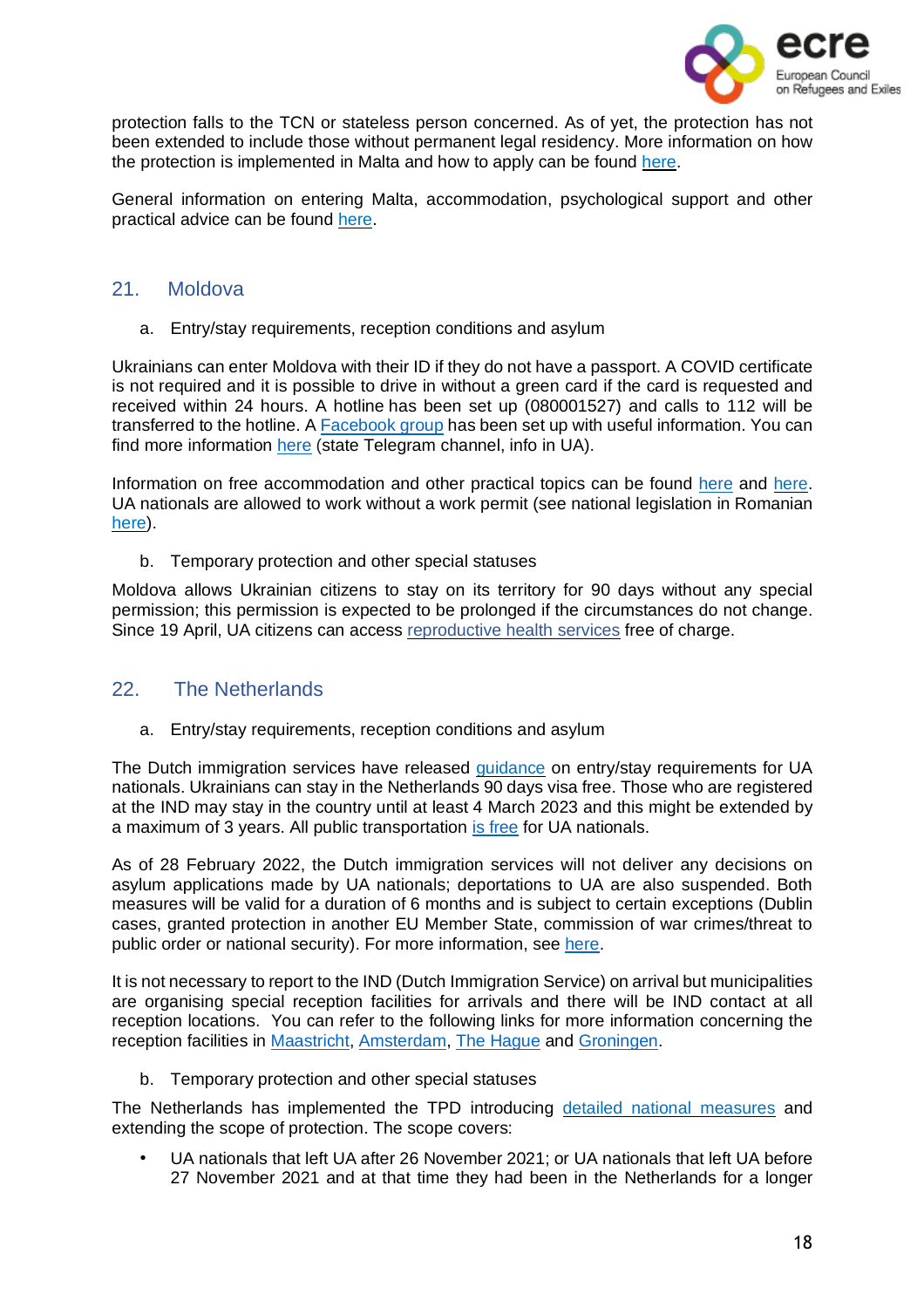

period of time on a residence permit or following an application for asylum *and* can prove that they were in the Netherlands before 27 November 2021 and not in another EU country.

- Non-UA nationals provided that they left Ukraine after 26 November 2021 and on 23 February 2022, they were recognised as refugees by Ukraine; or they left Ukraine after 26 November 2021 and on 23 February 2022, they had a valid Ukrainian residence permit.
- Family members of the above groups.

UA citizens first need to register in the Personal Records Database (BRP) of their local town hall. Then, they will have to submit an asylum application to the IND, but this will not be examined individually, i.e., the normal asylum procedure does not apply to them (a special location to make the applications is expected to be available by mid-May). More information on how to receive the status is available [here](https://ind.nl/en/ukraine/Pages/Temporary-scheme-Ukraine.aspx) and [here.](https://www.refugeehelp.nl/get-help/category/legal-registration)

Those employing people fleeing from Ukraine don't need to apply for a work permit but, from April 1, they must notify the Employee Insurance Agency. However, as of 1 May, these rules are only applicable to people with Ukrainian nationality.

Since 1 April, it is expected that UA nationals will receive a €260 living allowance per person per month. Adults who live with a host family will receive extra €215 per month and children will receive extra €55 per month. For more information, see [here.](https://www.refugeehelp.nl/get-help/category/work-income)

#### <span id="page-18-0"></span>23. Norway

a. Entry/stay requirements, reception conditions and asylum

Visa-free travel with biometric passports remains possible. A [dedicated](https://www.udi.no/en/important-messages/information-regarding-the-situation-in-ukraine/) page with further details for UA nationals has been created by the authorities.

Reception capacity is [expected](https://www.regjeringen.no/en/aktuelt/temporary-collective-protection-for-ukrainians/id2903140/) to increase. Norwegian authorities no longer [consider](https://www.udi.no/en/important-messages/information-regarding-the-situation-in-ukraine/#link-30069) Ukraine a safe [country;](https://www.udi.no/en/important-messages/information-regarding-the-situation-in-ukraine/#link-30069) returns to UA have been suspended.

b. Temporary protection and other special statuses

A temporary collective protection status will be available for UA citizens in Norway. The protection can be granted to a) UA citizens who resided in UA before 24 February 2022, b) persons who have been granted protection in UA before 24 February 2022 and c) close family members of such persons regardless of nationality. Family members are those who, before 24 February 2022, were part of the same household as the person receiving collective protection. Those who will receive a temporary collective protection status will be granted a residence permit for up to a year which entitles them to health care, a right to work, to attend school and a right and an obligation to follow an introduction programme for those between 18 and 55. For more information, see [here.](https://www.politiet.no/en/services/residence-permits-and-protection/the-war-in-ukraine/applying-for-collective-protection-as-a-ukrainian-national/#undefined)

People who do not fall under the above categories will be assessed individually which is likely to involve an assessment for international protection.

The Norwegian government has [proposed](https://www.regjeringen.no/en/aktuelt/proposal-for-temporary-amendments-to-the-child-welfare-act-to-handle-the-increase-in-refugees-from-ukraine-to-norway/id2910748/) temporary amendments to the Child Welfare Act which will be applied if a high number of people are displaced from Ukraine to Norway. The exemptions may only be applied if a high number of people displaced from Ukraine to Norway make it necessary to offer services to children, which is not the case at present, as of 29 April. The amendments will include, between others, that unaccompanied children must stay in a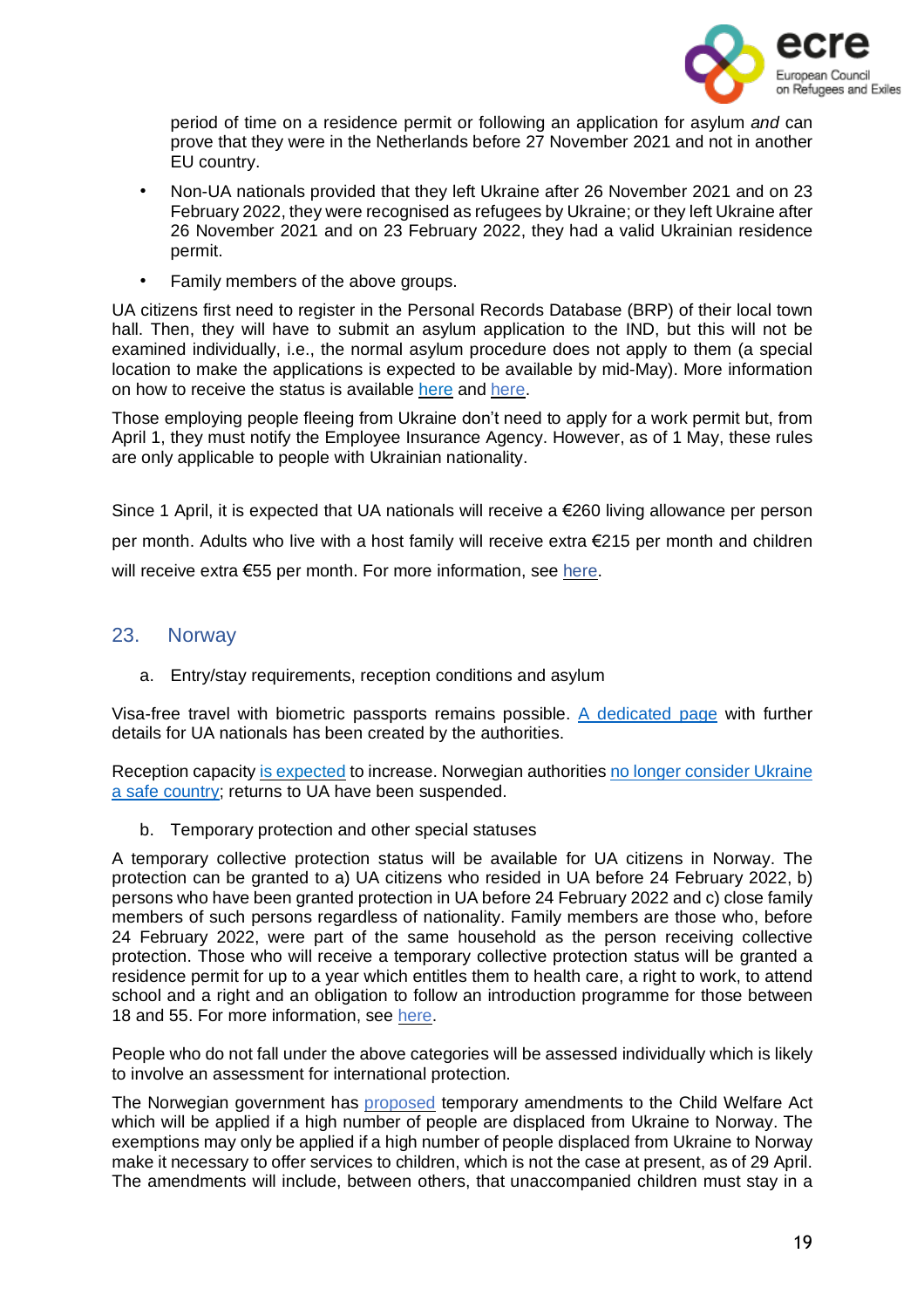

home instead than in care centers. The temporary amendments will apply until 1 July 2023. The amendments will only be applied when a high threshold is passed.

- <span id="page-19-0"></span>24. Portugal
	- a. Entry/stay requirements, reception conditions and asylum

The temporary protection provides accommodation and subsistence allowances to beneficiaries who do not have financial resources of their own and provides the issuance of a social security number, a healthcare system number and employment registration. Furthermore, the government has **[announced](https://eportugal.gov.pt/pt/noticias/servicos-de-comunicacoes-moveis-gratuitos-para-refugiados-da-ucrania)** that it will give free mobile communications cards to those granted temporary protection. The Portuguese government have launched an information platform to combine details of reception, protection and integration in one [place.](https://portugalforukraine.gov.pt/en/pagina-inicial-english/)

TAP airline and CP-Trains [offer](https://eportugal.gov.pt/en/ucrania-informacoes-e-apoios-disponiveis-em-portugal#transportation) free journeys for people fleeing from Ukraine.

b. Temporary protection and other special statuses

An online platform for remote submissions of temporary protection requests is available [here.](https://sefforukraine.sef.pt/) The [Resolution](https://bit.ly/3tlPx7b) of the Council of Ministers, has broadened to include third-country nationals or stateless persons who were residents or had a long-term visa in Ukraine and whose safe and durable return to their country of origin is not possible. Specialised locations have been provided for citizens fleeing Ukraine to apply for temporary protection. The list of locations is available [here.](https://imigrante.sef.pt/deslocacao-sef/)

Another platform has been set up focusing on unaccompanied children, available [here.](https://portugalforukraine.gov.pt/registo-e-protecao-de-criancas-deslocadas-da-ucrania/)

# <span id="page-19-1"></span>25. Poland

a. Entry/stay requirements, reception conditions and asylum

Although the situation remains very dynamic in Poland, the authorities seem to proceed mainly based on existing measures on entry based on biometric passports, visas and asylum. You can find detailed information on entry possibilities [here](https://ukraina.interwencjaprawna.pl/en/) (in English). [Amendments](https://www.dziennikustaw.gov.pl/D2022000046201.pdf) to existing entry-related regulations have suspended coronavirus-related quarantine and testing requirements and allow regular movement at the border crossings with Ukraine. Minors, women, men over 60 and men with disabilities aged 18-60 can use free [travel](https://www.gov.pl/web/ua/Bezkoshtovnyy-proyizd-potyahom-dlya-hromadyan-Ukrayiny) in Poland by train until 30 April. For more information, see [here.](https://www.gov.pl/web/ua)

Pursuant to the amendments of 8 April to the Special Act, the deadlines of 60 days for the authorities to issue decisions on residence permits has been suspended until 31 December 2022.

A list of newly formed reception facilities is available [here.](https://www.gov.pl/web/ua) There is also an amendment to the ordinance on guarded centres and arrests for foreigners. According to that amendment, a foreigner may be detained for up to 14 days in the premises of the Border Guard. Residence under the new law will provide full access to the labour market and to family, social, health and education benefits.

Detailed information in English and Ukrainian can also be found [here.](https://ukraina.interwencjaprawna.pl/)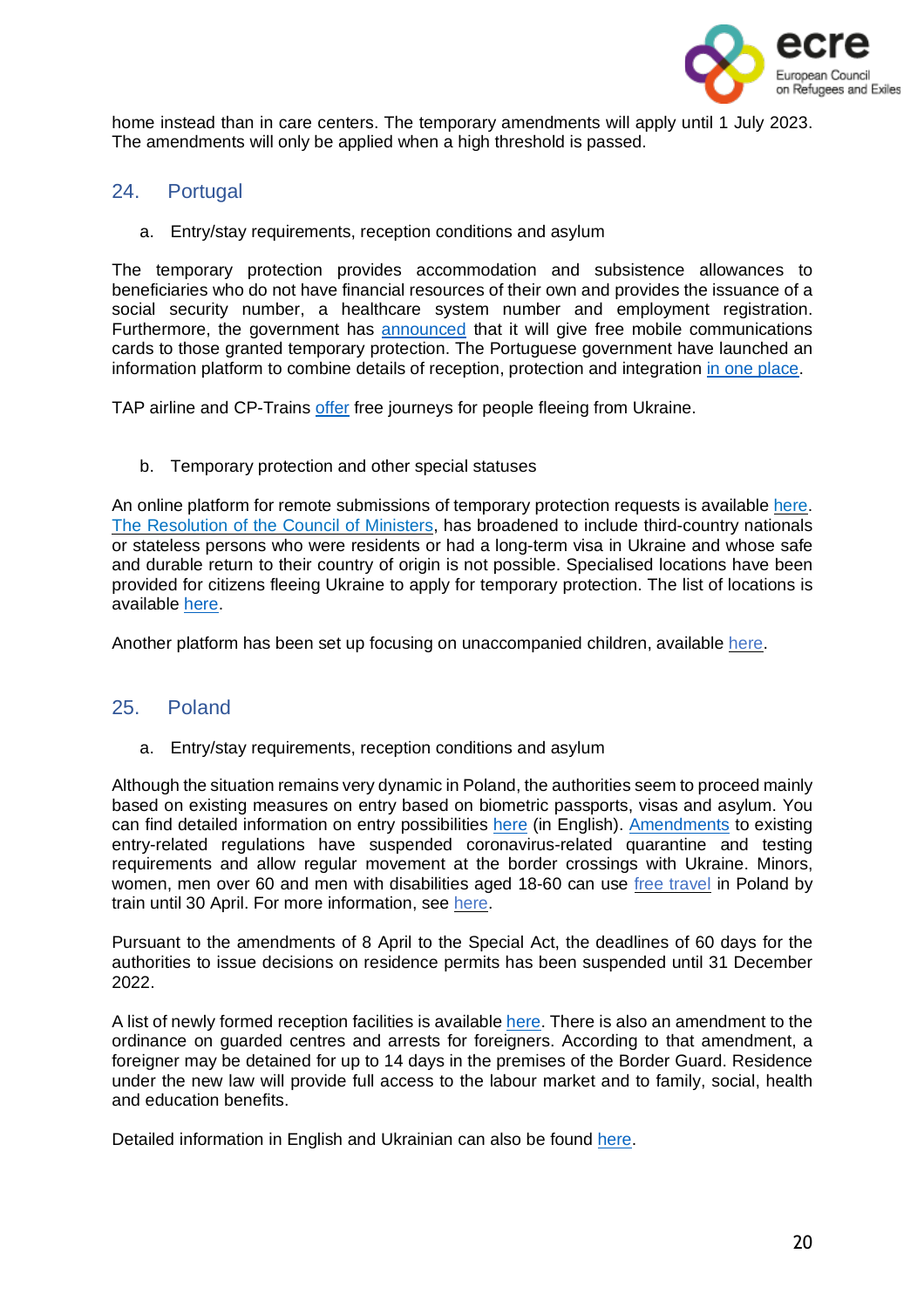

Although, the TPD provides for free movement of applicants to choose the Member State in which they want to avail of protection, there have been some reports of applications in Germany being rejected on the basis of registration certificates issued in Poland.

b. Temporary protection and other special statuses

Poland has brought in the Act on Assistance to Citizens of Ukraine in Connection with armed conflict on the territory of this country which will legalise the stay for 18 months of UA citizens who crossed the border from Ukraine after 24 February. More information on the new special law can be found [here.](https://koniecznywierzbicki.pl/en/major-changes-in-terms-of-employment-and-legalisation-of-residence-of-foreigners-in-poland-resulting-from-the-draft-law-on-assistance-to-citizens-of-ukraine-in-connection-with-armed-conflict-on-the-t/) Ukrainian nationals are entitled to a one-time financial [assistance](https://www.gov.pl/web/gov/otrymayte-odnorazovu-hroshovu-dopomohu) of PLN 300 to cover most urgent expenses. . Furthermore, UA nationals arriving to Poland with children are [entitled](https://notesfrompoland.com/2022/03/02/poland-to-make-it-easier-for-ukrainian-refugees-to-work-and-receive-child-benefits/) to the "500+ child benefit programme". According to the amendments to the Act of 8 April, the provision of accommodation and meals by private homes will not be funded by the government. Facilitations for [psychologists](https://ukraina.interwencjaprawna.pl/facilitations-for-psychologists-from-ukraine/) and [teachers](https://ukraina.interwencjaprawna.pl/facilitations-for-teachers-from-ukraine/) from Ukraine to be able to work in Poland have been introduced. A [website](https://psz-praca-gov-pl.translate.goog/pomocdlaukrainy?_x_tr_sl=uk&_x_tr_tl=en&_x_tr_hl=es) has been created by the government to help people fleeing Ukraine find an employment.

#### <span id="page-20-0"></span>26. Romania

a. Entry/stay requirements, reception conditions and asylum

Visa-free entry with a biometric passport remains possible. If individuals apply for asylum in Romania, UA nationals can also [enter](https://www.gov.ro/ro/ucraina-impreuna-ajutam-mai-mult#null) the country on the basis of another type of identity document (national identity document, birth certificate etc.), or on the basis of the declared identity, without an identity document, for humanitarian reasons.

In respect of COVID-related restrictions, UA nationals are not required to quarantine upon arrival, regardless of whether they arrive from Ukraine or through the Republic of Moldova.

Information provision and legal counselling at the main border crossing points from Ukraine and the Republic of Moldova (Halmeu, Sighetu Marmatiei, Siret, Stanca, and Isaccea). Information provision is also provided in reception centres, as well as through two hotlines (+40 730 073 170 / +40 721 206 926) and an online [platform.](https://dopomoha.ro/en)

Those fleeing Ukraine have access to free train journeys from the border city to any other city.

As far as can be derived, asylum procedures are still accessible in Romania, of which applicants will be accommodated in the six main regional centres in Timis, Maramures, Galati, Suceava, Giurgiu and Bucharest.

b. Temporary protection and other special statuses

Romania applies the TPD to UA nationals, those holding Ukraine issued permanent residence permits who cannot return to their country of origin, and family members of both groups. It furthermore provides a national protection program under the "Direct Employment Scheme" for UA citizens to directly seek employment and receive a nine-month status which is renewable.

TCNs that resided in Ukraine and hold a passport are accepted in Romania for transit purposes exclusively. Upon arrival to Romania, they will obtain a Romanian transit visa for up to 90 days.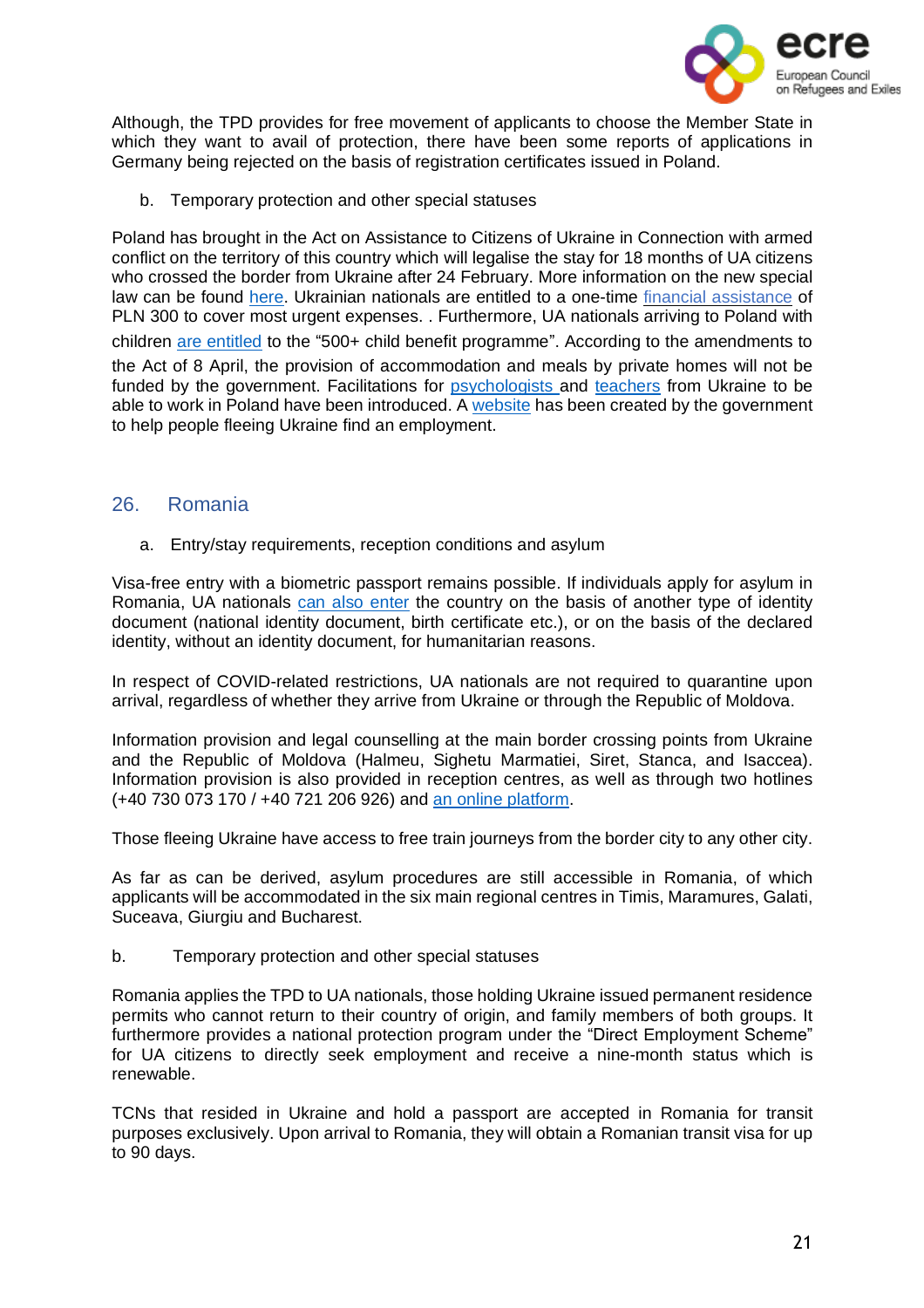

# <span id="page-21-0"></span>27. Serbia

a. Entry/stay requirements, reception conditions and asylum

UA citizens with a passport can enter the territory through any border crossings and are eligible to stay for 90 days without a visa.

[According](https://kirs.gov.rs/cir/aktuelno/spremni-za-prihvat-izbeglica-iz-ukrajine/3893) to the Asylum Office website, authorities have put reception capacity on standby in response to the potential of increased arrivals of UA nationals. Once in reception centres, individuals will have access to healthcare, elementary and high school education and humanitarian aid. More information can be accessed [here.](https://www.azilsrbija.rs/vazne-informacije-za-izbeglice-iz-ukrajine/?lang=en)

The [Commissariat](https://kirs.gov.rs/eng/aktuelno/contact-number-and-email-address-for-refugees-coming-from-ukraine-and-those-that-have-accommodated-them-in-serbia/3901) for refugees and migrations has now opened a telephone line (064/828 3171) and an email address [\(kirsteam.ukraine@kirs.gov.rs\)](mailto:kirsteam.ukraine@kirs.gov.rs) to provide information to Ukrainian nationals.

b. Temporary protection and other special statuses

On 18 March 2022, Serbia adopted a [decision](https://www.pravno-informacioni-sistem.rs/SlGlasnikPortal/eli/rep/sgrs/vlada/odluka/2022/36/1/reg) implementing the TPD. The decision provides an extensive scope of protection that includes 1) UA citizens and their families who have resided in Ukraine; 2) asylum seekers, stateless persons and foreign citizens who have been granted asylum or equivalent national protection in Ukraine and members of their families who have been granted residence in Ukraine; 3) foreign nationals who have been granted valid permanent residence or temporary residence in Ukraine and who cannot return to their country of origin under permanent and long-term circumstances, and 4) UA citizens and their families who legally resided in the Republic of Serbia at the time of the national decision but whose right to residence expired before the decision on temporary protection is revoked.

# <span id="page-21-1"></span>28. Slovakia

a. Entry/stay requirements, reception conditions and asylum

Entry is allowed to all persons fleeing the war in UA. Entry is also possible without valid travel documents by applying for temporary protection or asylum. You can find more information on entry and stay issues [here.](https://ua.gov.sk/en.html) The Slovak railway company has introduced free travel in InterCity trains for the citizens of Ukraine carrying a valid passport. Free suburban bus travel has also been introduced in some regions, particularly Bratislava and Trnava.

After entering the country, it is compulsory to report the beginning of the stay within three business days. More information can be found [here.](https://www.mic.iom.sk/en/news/758-info-ukraine.html)

The Ministry of Labour, Social Affairs and Family of the Slovak Republic has [temporarily](https://www.employment.gov.sk/sk/uvodna-stranka/informacie-media/aktuality/statne-socialne-davky-pomoc-hmotnej-nudzi-budu-odidencov-z-ukrajiny-dostupnejsie.html) modified the [procedures](https://www.employment.gov.sk/sk/uvodna-stranka/informacie-media/aktuality/statne-socialne-davky-pomoc-hmotnej-nudzi-budu-odidencov-z-ukrajiny-dostupnejsie.html) for providing certain social benefits in order to make them more accessible to those fleeing Ukraine. The Slovak government created a [website](https://pomocpreukrajinu.sk/) where UA nationals can find information on accommodation.

b. Temporary protection and other special statuses

Slovakia is providing UA nationals and family members with a form of [temporary](https://www.minv.sk/?tlacove-spravy&sprava=slovensko-od-1-marca-poskytuje-docasne-utocisko-obcanom-ukrajiny-a-ich-pribuznym-k-dispozicii-je-informacny-letak) protection which gives them access to healthcare, the labour market and education. The protection does not apply further than to people who had permanent residency in Ukraine prior to 24 February 2022 and cannot return to their country of origin. Asylum procedures are still possible but people are encouraged to take the temporary protection route where possible as it will be quicker.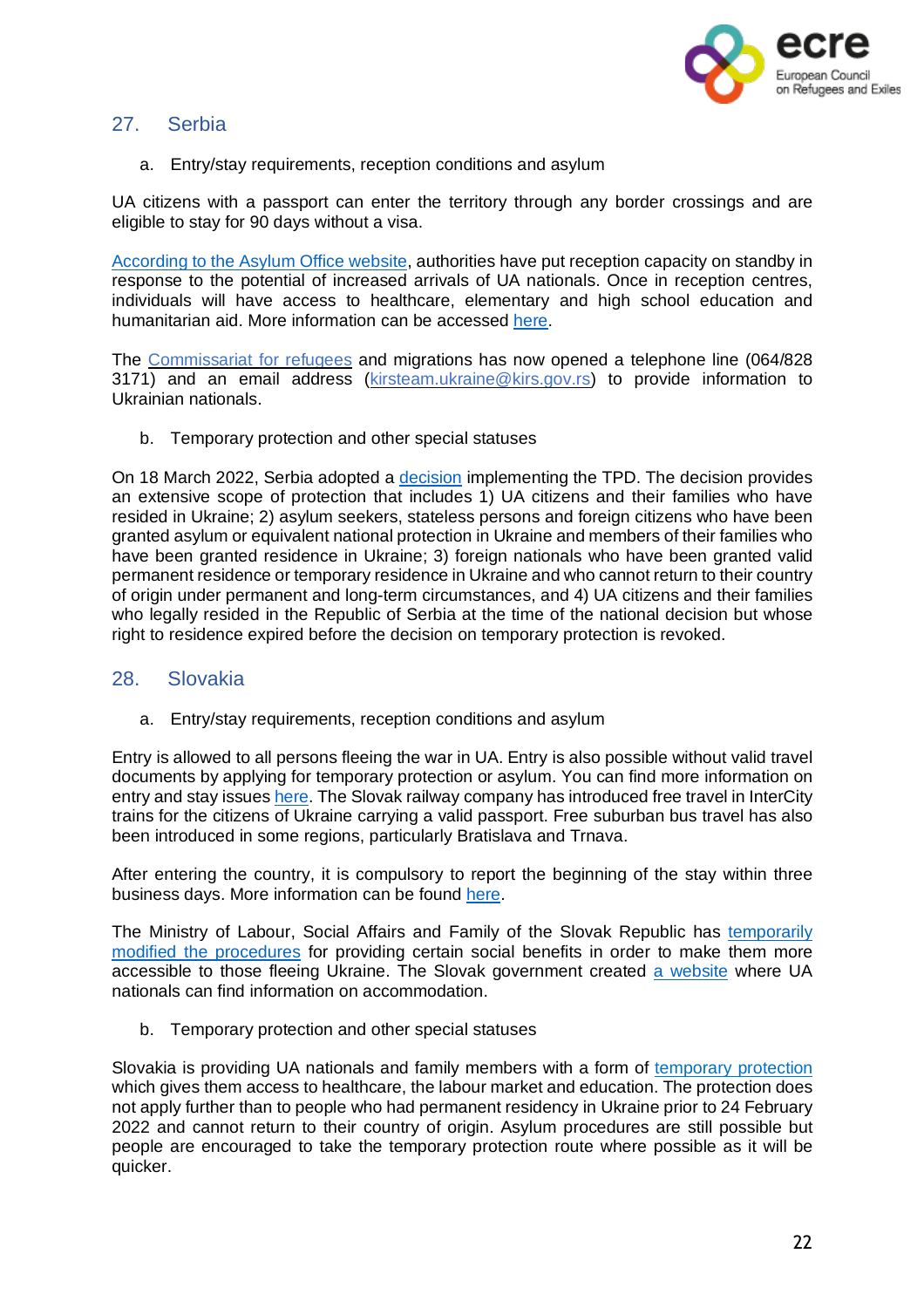

If people want to apply for temporary protection, they can make a declaration in person at the hotspots. The Foreigners' Police Departments are in charge of the applications for temporary protection. More information can be found [here.](https://www.mic.iom.sk/en/news/758-info-ukraine.html) Moreover, the Ministry of Interior has created an [online](https://portal.minv.sk/wps/portal/domov/ecu/ecu_elektronicke_sluzby/ECU-UA/!ut/p/a1/pdFNC4IwGMDxz9LBY-7Jt7LbzPKlJHpZ2S6hYCqZhlrSt8-kg4GZ0G4bvz9sexBFNqKxcw99Jw-T2IleeyodBZhMdXMOprZWFVjtuM1MNAgHc74EhzpYWgMJMLG2CpZLAOKfvdCtn2hYF4YLKIMRB4aq6OpQtgAMqVsPXxaGX_0e0U_S8APtQHiDtjdUoOWSJqJ-lLjVwA44dvmRj2jqnbzUS9lbWh4HeX7NxgwwUBQFewnjO5udGWjyQZLlyK4xdL0QQmwIjT51HwXuPQG8_s86/dl5/d5/L2dBISEvZ0FBIS9nQSEh/) portal for UA nationals to apply for protection.

#### <span id="page-22-0"></span>29. Slovenia

a. Entry/stay requirements, reception conditions and asylum

Visa-free entry with a biometric passport is possible for UA nationals. The validity of the travel document must be at least three months longer than the intended residence in the Republic of Slovenia. A [dedicated](https://www.gov.si/teme/pomoc-slovenije-drzavljanom-ukrajine/#e147987) webpage has been created to address the situation of UA nationals in Slovenia and gives details about the temporary protection implementation and application. From the information available, the protection is applicable to third-country nationals and stateless people who have resided in Ukraine on the basis of a valid permanent residence permit and are unable to return to their country of origin.

Information on assistance to UA nationals fleeing the country will be provided by Slovenian authorities through a dedicated phone number; you can find the information in English and Ukrainian [here.](https://www.gov.si/en/news/2022-02-27-all-the-information-on-the-assistance-that-republic-of-slovenia-provides-to-refugees-from-ukraine/)

b. Temporary protection and other special statuses

Temporary protection will be available for citizens of Ukraine, as well as stateless persons and third-country nationals who are not citizens of Ukraine and who were granted international protection or other equivalent national protection in Ukraine, provided that they left UA before 24 February 2022. Family members of the above groups are also covered.

Stateless persons and third-country nationals who are not citizens of Ukraine and who resided in Ukraine on the basis of a valid permanent residence permit and who are unable to return to their country or region of origin in a safe and sustainable or lasting manner will be covered by this form of protection.

Information on the procedure and the rights involved can be accessed [here.](https://www.gov.si/en/topics/slovenias-assistance-to-the-citizens-of-ukraine/)

# <span id="page-22-1"></span>30. Spain

a. Entry/stay requirements, reception conditions and asylum

The Spanish national railway network is providing train [journeys](https://euroweeklynews.com/2022/03/06/renfe-offers-free-travel-on-all-trains-to-refugees-from-ukraine/) free of charge to UA citizens in possession of a passport or identity card. The Minister of Inclusion, Social Security and Migration has [announced](https://euroweeklynews.com/2022/03/07/6000-ukrainian-refugees-due-to-arrive-in-spain/) plans to provide at least 6,000 places in reception centres and hotels, the details and conditions of which are still unknown . Royal Decree 6/2022, of 29 March, has approved a credit of €1.200.000 to improve the reception conditions for Ukrainian Refugees. The State Secretariat for Migration has issued [instructions](https://elpais.com/espana/2022-04-12/migraciones-permite-que-los-refugiados-ucranios-accedan-a-las-ayudas-alquiler-sin-pasar-por-centros-de-acogida.html?ssm=TW_CC) so that Ukrainian refugees in the reception system can quickly access rental and maintenance assistance, allowing them to live in their own without having to spend at least six months in temporary accommodation, as is required for other groups.

A high court in Spain granted [subsidiary](https://elpais.com/espana/2022-02-25/la-audiencia-nacional-cambia-su-criterio-ante-la-ofensiva-rusa-y-reconoce-la-proteccion-a-una-familia-ucrania-que-pidio-asilo.html) protection to a UA family who had been rejected protection prior to 24 February 2022.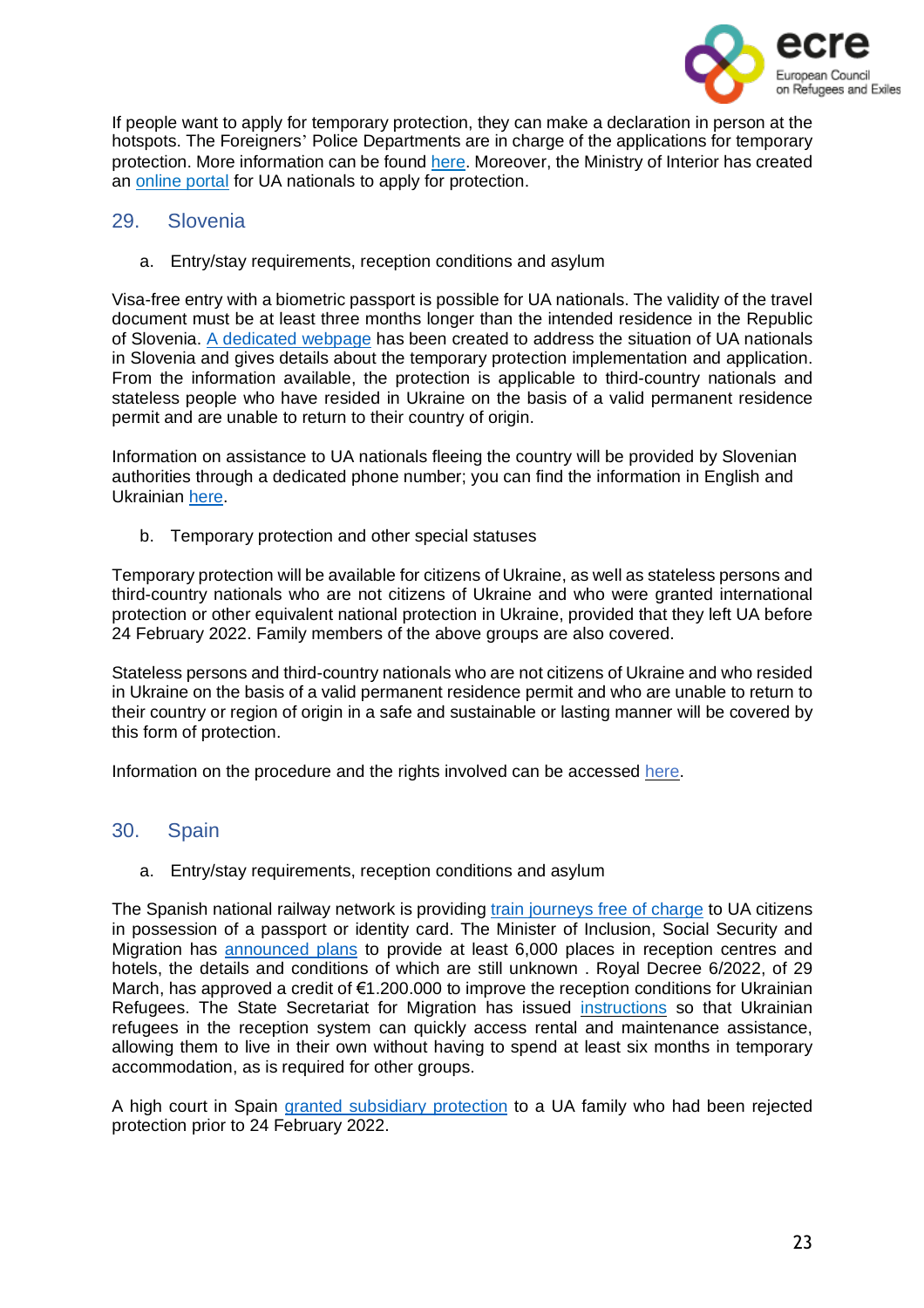

In case of lack of economic resources, Ukrainian refugees can access the reception system ("Sistema de acogida"). The protection has only been extended to UA nationals and TCNs or stateless persons who were long term residents in Ukraine, and their families.

b. Temporary protection and other special statuses

Spain enacted an order (Orden PCM/169/2022) developing the procedure for the recognition of temporary protection for people affected by the conflict. The scope of emporary protection has been extended to cover UA nationals legally staying in Spain before February 24 and who, as a result of the conflict, cannot return to Ukraine (1), in addition to TCNs or stateless people legally residing in Ukraine based on a valid residence permit (2) and to UA nationals in an irregular situation in Spain before February 24 and who, as a result of the conflict, cannot return to Ukraine (3). Temporary protection for the latter group was extended through the enactment of second order (Orden PCM/170/2022). Lastly, the family members of the first and second group can also benefit from temporary protection (4).

Temporary protection can be requested at the Reception, Assistance and Referral Centres (CREADE) of the Ministry of Inclusion, Social Security and Migration. The orders confirm that applications will be processed and resolved within a maximum of 24 hours, will provide residence and work permits and furthermore that all legal residents in Ukraine and not solely UA nationals are included.

Information about temporary and protection information will be regularly updated [here.](https://www.cear.es/guia-sobre-el-asilo-en-espana-para-personas-afectadas-por-la-guerra-en-ucrania/)

#### <span id="page-23-0"></span>31. Sweden

a. Entry/stay requirements, reception conditions and asylum

UA nationals can enter Sweden without a visa and stay for up to 90 days and can apply to be covered by the TPD on arrival. Application locations, further details and practical information can be found [here.](https://www.migrationsverket.se/Om-Migrationsverket/Aktuella-fragor/Situationen-i-Ukraina.html) Statistics on arrivals from UA can be found [here.](https://www.migrationsverket.se/Om-Migrationsverket/Statistik/Sokande-fran-Ukraina.html)

The processing of asylum cases of UA nationals has been [suspended.](https://www.migrationsverket.se/Om-Migrationsverket/Pressrum/Nyhetsarkiv/Nyhetsarkiv-2022/2022-02-24-Migrationsverket-stoppar-tillfalligt-utvisningar-till-Ukraina.html) Deportations to UA have also been suspended until further notice. Contingency plans have been [made](https://www.migrationsverket.se/Om-Migrationsverket/Pressrum/Nyhetsarkiv/Nyhetsarkiv-2022/2022-02-24-Migrationsverket-har-okad-beredskap-efter-utvecklingen-i-Ukraina.html) to increase capacity of asylum services if needed.

According to the Swedish migration agency, as per April 4, the housing situation for protection seekers from Ukraine has [stabilized](https://www.migrationsverket.se/English/About-the-Migration-Agency/For-press/News-archive/News-archive-2022/2022-04-04-Reduced-need-for-temporary-housing-for-protection-seekers-from-Ukraine.html) when compared with the assessment made in early March.

b. Temporary protection and other special statuses

Sweden has implemented the TPD and a narrow designation of the scope of national measures covers UA citizens who left UA after 24 February 2022 and non-UA citizens who had a residence permit in UA as refugees or subsidiary protection holders, provided they left UA on or after 24 February 2022 and can present a valid identity document. Family members are covered too. More information on the procedure can be found [here.](https://www.migrationsverket.se/English/Private-individuals/Protection-under-the-Temporary-Protection-Directive/Apply-for-protection-under-the-Temporary-Protection-Directive.html)

# <span id="page-23-1"></span>32. Switzerland

a. Entry/stay requirements, reception conditions and asylum

The processing of asylum applications by UA nationals is [suspended.](https://twitter.com/SEMIGRATION/status/1496867921075011586?cxt=HHwWhIDU9bDc-MUpAAAA)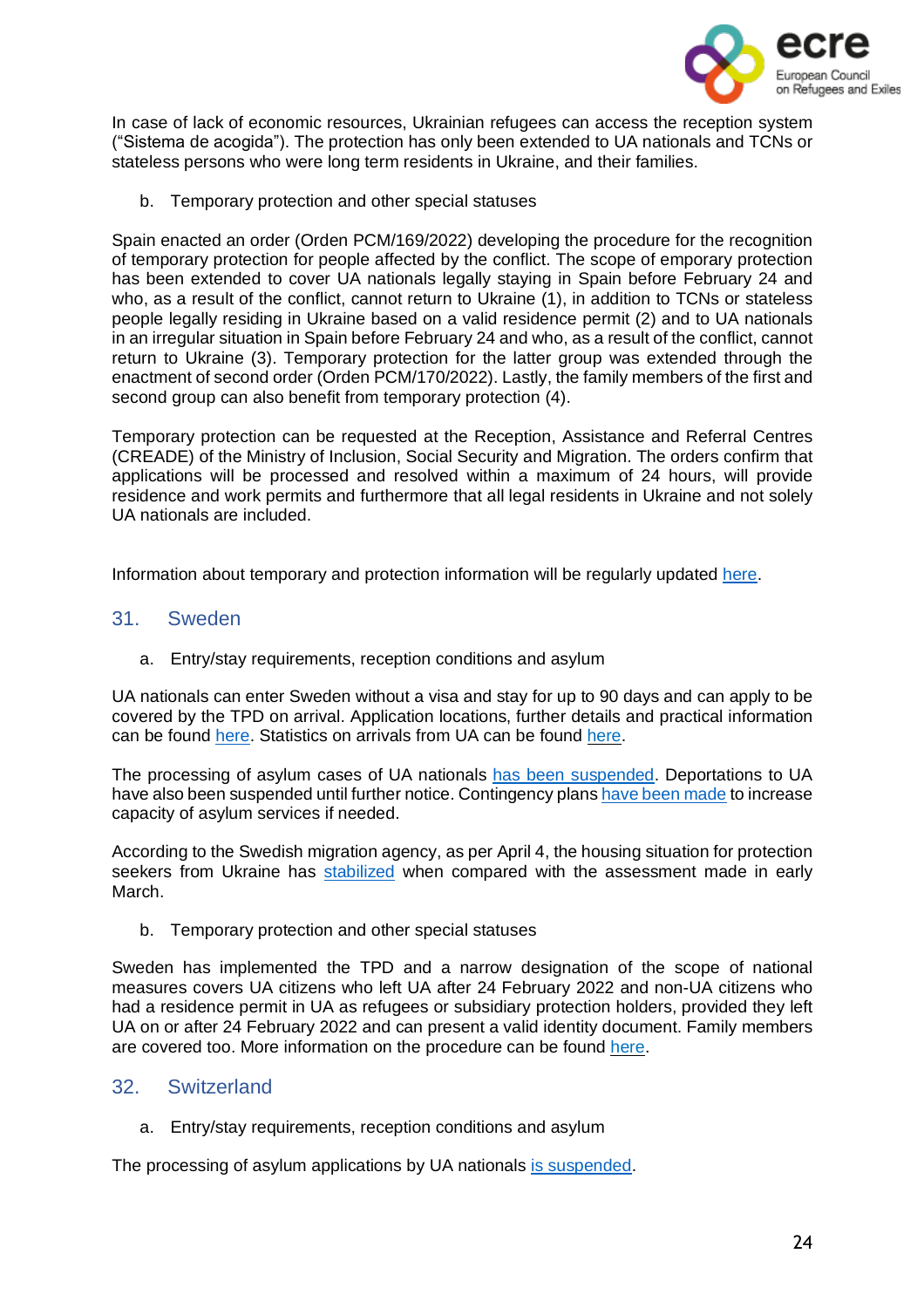

b. Temporary protection and other special statuses

A temporary protection status has been introduced (le status de protection S) which will entitle UA nationals and their family members to protection for one year, which can be extended. The status will be available for TCNs who had a valid legal residence permit in Ukraine and cannot return to their country of origin safely and permanently. It does not apply to those who hold a protection status in another EU country. More information can be found [here](https://www.admin.ch/gov/fr/accueil/documentation/communiques.msg-id-87556.html) and information about the rights associated with the protection status S can be accessed [here.](https://www.sem.admin.ch/dam/sem/fr/data/asyl/faktenblatt-schutzstatus-s.pdf)

You can find [here](https://twitter.com/SEMIGRATION/status/1521082894176993281?cxt=HHwWgoC-1am1_JsqAAAA) the latest figures, as per May 2, on the situation of those fleeing Ukraine in Swtizerland.

People fleeing Ukraine must [register](https://twitter.com/SEMIGRATION/status/1518836276690100224) at a specific address. Any change must be notified. Moving to another canton will only be approved in exceptional cases.

#### <span id="page-24-0"></span>33. Turkey

a. Entry/stay requirements, reception conditions and asylum

UA nationals are subject to visa exemption and can stay for up to 90 days in the territory. The Ministry of Interior has [announced](http://www.xinhuanet.com/english/europe/20220307/82a1bd1a4b8b43728ff8e4fc312ba43f/c.html) that after the 90 day period, UA nationals will be provided with residence permits. Currently, UA nationals also have the option to apply for international protection, although it is unclear if the residence permit option will become an alternative for this.

# <span id="page-24-1"></span>34. United Kingdom

a. Entry/stay requirements, reception conditions and asylum

The UK Home Office announced temporary visa concessions for family members of British citizens and residents under the Ukraine Family Scheme. Non-British nationals can act as sponsors under this scheme provided they have the following status: indefinite leave to remain, EU settled status, EU pre-settled status, refugee status and humanitarian protection. Ukrainians in the UK under Skilled Worker or Student visas are not able to sponsor relatives in the scheme. You can find more detailed information [here.](https://www.gov.uk/guidance/support-for-family-members-of-british-nationals-in-ukraine-and-ukrainian-nationals-in-ukraine-and-the-uk)

The Ukraine Sponsorship Scheme (Homes for Ukraine) is pathway through which UA nationals or their family members can apply to join a UK based sponsor. Applications can be made online [here.](https://apply.visas-immigration.service.gov.uk/has-international-ukrainian-passport) Furthermore, the Home Office has confirmed that UA surrogate mothers of British intended parents will be entitled to travel to the UK outside of the usual immigration rules. The First Minister of Wales has announced that UA nationals will be eligible for free rail travel for six months while settling in Wales.

UA nationals can [make](https://www.gov.uk/guidance/support-for-family-members-of-british-nationals-in-ukraine-and-ukrainian-nationals-in-ukraine-and-the-uk) use of the temporary visa application centre (VAC) in Rzeszow, or other centres including in the capitals of Poland, Moldova, Romania, France and Hungary. In person appointments for visas are no longer required for UA passport holders.

For UA nationals previously benefitting from permission to stay in the UK, the Ukrainian Extension Scheme will open on 3 May 2022 allowing for the extensions of permits expired since 1 January 2022. Regarding UA asylum seekers in the UK; there is one [known](https://freemovement.org.uk/home-office-agrees-to-reconsider-landmark-ukraine-asylum-case/?mc_cid=71f2bcc19a&mc_eid=63b3836a97) case of an applicant whose negative decision was withdrawn while awaiting appeal. Furthermore, the Home Office has withdrawn its Ukraine country policy and information notes and has not